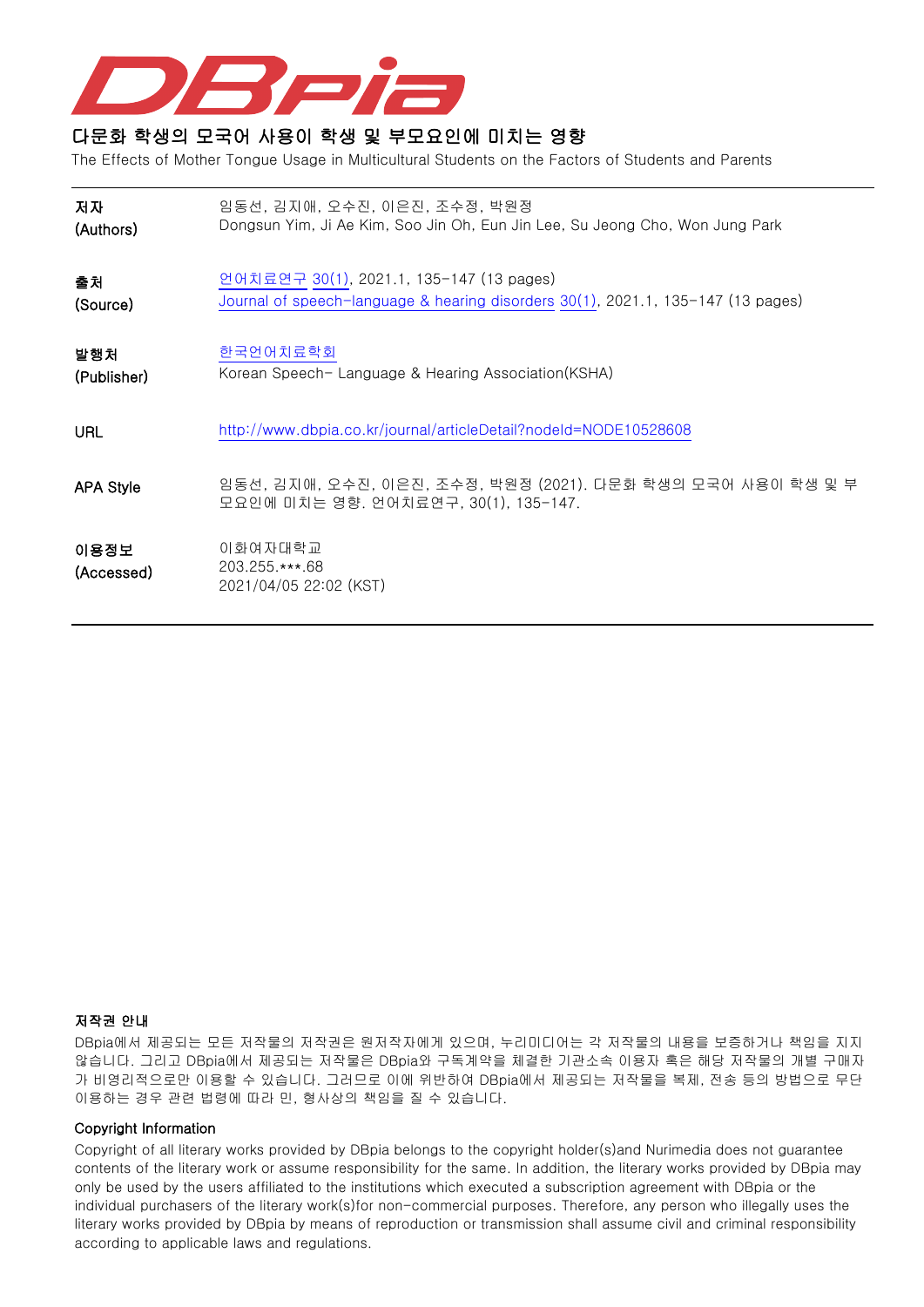## **The Effects of Mother Tongue Usage in Multicultural Students**  on the Factors of Students and Parents

Dongsun Yim<sup>1\*</sup>, Ji Ae Kim<sup>2</sup>, Soo Jin Oh<sup>2</sup>, Eun Jin Lee<sup>2</sup>, Su Jeong Cho<sup>2</sup>, Won Jung Park<sup>3</sup>

<sup>1</sup> Dept. of Communication Disorders, Ewha Womans University, Professor

2 Major in Communication Disorders, Graduate School, Ewha Womans University, Master's Student<br>3 Major in Communication Disorders, Graduate School, Ewha Womans University, Doctoral Student

Purpose: This study examined whether the Korean language ability of adolescent students changes and the relationship among the use of mother tongue, self esteem, multicultural acceptability, cultural stress and parent efficacy to highlight the importance of bilingualism and the necessity of improvement of awareness in institutional and personal environments. Methods: Multicultural Adolescents Panel Study (MAPS) data from 2012 to 2015 from Vietnamese, Filipino and Thai subjects were selected among various countries. A total of 409 students and their mothers were analyzed.

Results: First, Korean language ability was statistically significant as time passed, yet the group difference was not significant, showing using the mother tongue does not lead to deteriorating students' Korean ability. Second, the main effect of multicultural acceptability and parent efficacy were statistically and significantly different by time, whereas, the effect of self esteem and cultural adaptation did not show any significant difference. Third, the main effect of parent efficacy and cultural stress were confirmed depending on the use of mother tongue. This can be interpreted that using the mother tongue has a positive effect on parents' efficacy.

Conclusions : This study confirmed that using foreign mother's language does not have negative effect on students' language development, and students' Korean ability was improve as time passed. This study has its academic significance in analyzing the relationship between maintenance of mother tongue of the multicultural students and the student factors and parent factors as well as suggesting the necessity of improving the awareness of using the mother tongue of the foreign parent including those from Southeast Asia.

Keywords: Multi-culture, multicultural adolescents, parent factors and student factors, bilingual, Multicultural Adolescents Panel Study (MAPS)

Correspondence : Dongsun Yim, PhD E-mail : sunyim@ewha.ac.kr

Received : November 30, 2020 Revision revised : December 30, 2020 Accepted : January 29, 2021

The data of 2018 Korea Children's and Youth Panel Survey collected by Korea Youth Policy Institute was used in this study.

This work was supported by the Ministry of Education of the Republic of Korea and the National Research Foundation of Korea (No. NRF-2018S1A3A2075274).

## **ORCID**

Dongsun Yim https://orcid.org/0000-0001-8254-9504 Ji Ae Kim https://orcid.org/0000-0001-6559-6608 Soo Jin Oh https://orcid.org/0000-0002-9053-2830 Eun Jin Lee https://orcid.org/0000-0002-7430-8986 Su Jeong Cho https://orcid.org/0000-0001-8469-8466 Won Jung Park https://orcid.org/0000-0003-1457-0859

## **Ⅰ. 서 론**

다양한 언어ㆍ문화적 배경을 지닌 사회 구성원의 증가에 따 라 한국 사회는 단일민족에서 벗어나 다문화 사회로 빠르게 진 입하고 있다. 다문화 가구 수는 2017년 318,917가구, 2018년 334,856가구, 2019년 353,803가구로 꾸준히 증가하는 추세이 다(Statistics Korea, 2019). 결혼이주여성의 증가와 더불어 다 문화학생의 수도 급증하는 양상을 보인다. 다문화학생은 국제 결혼가정자녀, 중도입국청소년, 외국인자녀 등을 모두 포함하는

개념으로, 단일 문화의 일반 학생 수가 매년 감소하는 것에 비 해, 다문화학생은 매년 1만 명씩 증가하고 있으며 앞으로도 가 파른 증가가 예상된다(Ministry of Education, 2020). 이와 같 이 교육 현장은 다문화청소년의 급격한 증가에 발맞추어 빠르 게 다문화 체제로 변화하게 될 것이며, 다양한 수준에서 현장 전문가의 효과적 대처가 필요함을 시사한다(Cheon & Park, 2012).

초기에는 다문화 구성원에게 한국 사회 문화와 언어를 강조함으 로써 이들을 사회에 통합시키고자 하였던 정책이 주를 이루었다. 이 에 따라 정부는 결혼이주민들에게 한국어 교육을 실시하여 사회에서 소통과 적응을 빠르게 할 수 있도록 지원하였다(Bang, 2008; Kwon, 2009). 사회적으로 다문화가정을 지원하고, 문화다양성 증 진을 위한 정책 및 연구들이 확장됨에 따라 2011년부터 2014년까

Copyright 2021 ⓒ Korean Speech-Language & Hearing Association.

This is an Open-Access article distributed under the terms of the Creative Commons Attribution Non-Commercial License (http://creativecommons.org/licenses/by-nc/4.0) which permits unrestricted non-commercial use, distribution, and reproduction in any medium, provided the original work is properly cited.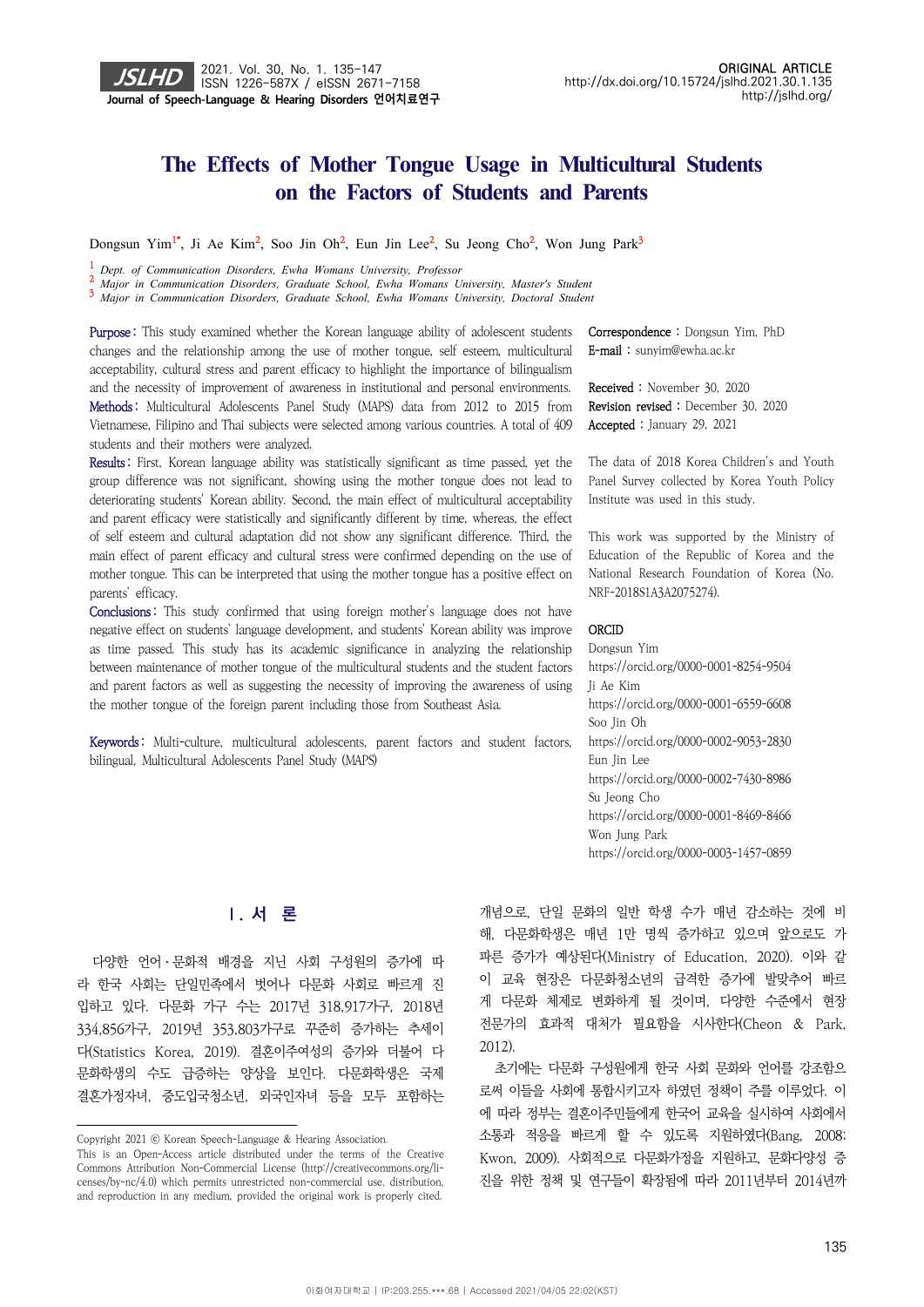지 다문화가정 내에서 이중언어 사용 비율이 점차 높아지는 추세를 보였다(Ministry of Gender Equality and Family, 2014). 이처럼 다문화가정 자녀의 자립 역량 강화 도모 및 한국어 교육, 직업 및 취업, 사회 적응 확대를 지원하는 방향으로 변화함에도 불구하고 (Ministry of Public Administration and Security, 2018) 결혼 이주여성의 배우자 혹은 주변 가족들은 결혼이주여성의 모국어 사용 에 회의적인 태도를 보였으며, 다문화가정의 자녀 또한 모국어를 배 우고자 하는 태도가 감소하고 있다(Ministry of Gender Equality and Family, 2020). 이는 한국 사회 다문화가정 내 이중언어환경 개선의 어려움을 시사하며, 다문화가정을 향한 사회적 분위기가 여 전히 한국어를 중심으로 편향되어 있다는 점을 여실히 보여준다.

다문화가정 자녀의 이중언어 사용에 대한 부정적 인식의 원인은 크게 두 가지로 나누어 볼 수 있다. 첫 번째, 두 가지 언어의 동시 습득이 자녀에게 혼돈을 줄 것이라는 잘못된 인식이다(Ko, 2006). 다문화가정의 이중언어 사용에 관한 선행연구에서는 다문화가정의 결혼이주여성이 자신의 자녀가 이중언어를 사용할 경우 한국어 습득의 지연이나 혼란을 야기할 것으로 인식하여 서툴더라도 한국어 위주의 언어 자극을 주어야 할 것으로 보고하였다 (Hwang, 2018). 두 번째, 결혼이주여성의 출신 국적 및 소수 언어에 대한 낮은 사회적 인식이 다문화가정 자녀의 이중언어 유지에 영향을 미칠 수 있다는 시선이다. 다문화가정 자녀의 언어습득 패턴에 관한 선행연구에서는 두 언어 중 한 언어의 언어적 지위가 낮거나 소수언어일 때 이중언어 사용을 더욱 어 렵게 한다고 보고하였다(Fillmore, 1991). 즉, 한국 사회의 다 문화 이주여성 138,578명 중 동남아 결혼이주여성은 63,271명 으로 45%의 비율을 차지함에도 불구하고(Ministry of Gender Equality and Family, 2020), 이들의 모국어는 한국어에 비해 언어적 지위가 높지 않은 것으로 인식되기에 이중언어 환경의 유지에 어려움을 겪게 된다.

그러나 다문화가정 자녀의 외국인 출신 부모의 모국어 사용 여 부는 아동의 한국어 능력에도 긍정적인 영향을 미칠 수 있다 (Cummins, 1979; Kohnert et al., 2006; Yim et al., 2020). 또한, 이중언어 사용 아동이 단일언어 사용 아동에 비해 유연 한 인지나 사고력을 보이며, 여러 언어의 습득이 인지 및 의사소 통적 역량을 증진시키므로 다중 언어 사용의 중요성이 강조되고 있다(Baker, 2011; Kwon, 2015).

그럼에도 불구하고 국내 다문화 아동 및 청소년을 대상으로 외국 출신 어머니의 언어 즉, 모국어 사용이 한국어 능력에 미치는 영향 에 관해 분석한 연구는 제한적이며, 기존 연구 또한 대부분 학령전 기 아동 및 초등학생을 대상으로 실시되었다. 따라서 다문화가정 자 녀의 장기적인 언어 사용 패턴을 확인함으로써 모 언어의 사용이 청소년기 전반에 미치는 영향에 대해 분석해볼 필요가 있을 것이다.

다문화가정의 아동 및 청소년에게 이중언어 사용은 의사소통 상대와의 정서적 교류에 중요한 수단이 되며 가족관계와 이를 기반으로 한 또래 관계 형성에까지 영향을 미치게 된다. 따라 서 이중언어의 유지는 단순한 의사 표현의 수단을 넘어 내재적 인 문화 정체성, 그리고 자아정체성의 유지 및 함양에 중요하 다(Kim et al., 2017; Lee & Chung, 2019; Yang et al., 2012). 특히, 초등학교와 중학교 시기의 중요한 발달 과업은 자아존중감의 형성으로, 장기적으로 아동·청소년의 대인관계 형 성 및 인격 형성에 기반이 된다(Moon & Lee, 2018). 자아존 중감이란 자기 자신에 대한 긍정적이거나 부정적인 주관적 평 가로서 자기 자신의 인지, 정서, 성격 등의 전반적인 측면에 영 향을 미치는 중요한 요소이다. 또한 자신에 대한 가치판단과 사회적 행동을 결정짓게 하는데, 다문화자녀라는 이유만으로 받는 선입견과 차별은 큰 스트레스로 작용하며, 이는 자아존중 감에 부정적인 영향을 미치게 된다(Chung, 2007; Park, 2019). 다문화가정에서 이주민 어머니의 모국어 습득이 자녀의 정체성과 이중문화 역량 및 주 양육자인 어머니와의 관계 형성 과 자아존중감에 긍정적으로 작용하였음이 입증되었다(Park et al., 2014; Song, 2018). 따라서 이중언어환경 유지의 어려움이 자아존중감 형성의 결정적 시기인 청소년기의 사회 정서적 발 달에 악영향을 미치는지 살펴볼 필요가 있다. 다문화수용성은 다른 언어와 문화적 배경 등을 가진 개인이나 집단을 우리 사 회 구성원으로 수용하는 정도를 의미하며, 최근에는 이들에 대 한 인식과 태도를 넘어 우리 사회 구성원으로서 받아들여지는 방식에 대한 것으로도 확대할 수 있다(Baek & Kwon, 2019). 다문화가정의 수가 매년 증가함에도 불구하고 우리나라 청소년 들의 다문화수용성은 국제수준에 미달되는 현황이며, 한중일 청소년의 다문화수용성을 비교한 연구에서 3개국 중 가장 낮은 개방성을 보였다(Korea Youth Association, 2009; Schulz et al., 2010). 다문화가정 청소년들의 경우 다문화수용성이 높은 편으로 보고되나 기존의 연구는 다문화수용성과 인구 사회학적 특성, 사회 경제 문화적 요인과의 관계를 다룬 것이 대부분이 고, 다문화청소년들의 문화적인 정체감과 문화적 환경의 상호 작용에 관한 연구는 제한적이다.

다문화가정 아동과 청소년의 언어 사용의 어려움으로 인한 문제 는 아동뿐 아니라 결혼이주여성인 어머니의 정서에도 영향을 미칠 수 있으며, 그 중 중요한 정서적 요인으로 꼽히는 문화적응스트레 스는 변화된 언어, 주변 환경, 음식, 대인관계, 주거환경과 같은 일상생활에서 전반적인 변화를 겪으면서 받는 스트레스를 의미 한다(Berry et al., 1988). 문화적응스트레스가 높을수록 가정 및 사회 전반에서 소외감이나 우울 등을 느낄 가능성이 높아지 며 이는 부모가 느끼는 자신에 대한 믿음을 약화시킨다(Sam, 1995). 그러나 모국어를 통한 의사소통은 어머니와 자녀와의 정서적 상호작용을 가능하게 하며 자녀가 어머니 나라의 언어 와 문화의 습득을 통해 어머니의 정서에 공감할 수 있도록 한 다(Portes & Hao, 2002). 이렇게 외국 출신 어머니와 자녀의 모국어 구사 자체로도 어머니의 정서에 긍정적인 영향을 미치 기 때문에 문화적응스트레스로 위축되었던 어머니의 자존감을 상승시킬 수 있다(Cho & Kim, 2013). 또한, 어머니와의 긍정 적 관계는 자녀의 심리적인 안정과 더불어 학교적응과 같은 전 반적인 부분의 긍정적인 변화를 가져온다(Park et al., 2014). 다문화가정 어머니의 문화적응스트레스는 부모효능감에도 부정 적인 영향을 미치며, 부모효능감은 자녀의 자아탄력성에 영향 을 준다(Kim & Park, 2018). 다양한 선행연구들에서 다문화가 정의 어머니들이 이주국의 낯선 언어와 문화에 대한 적응의 어 려움을 보여주며 이가 양육의 부담으로 이어진다는 결과를 보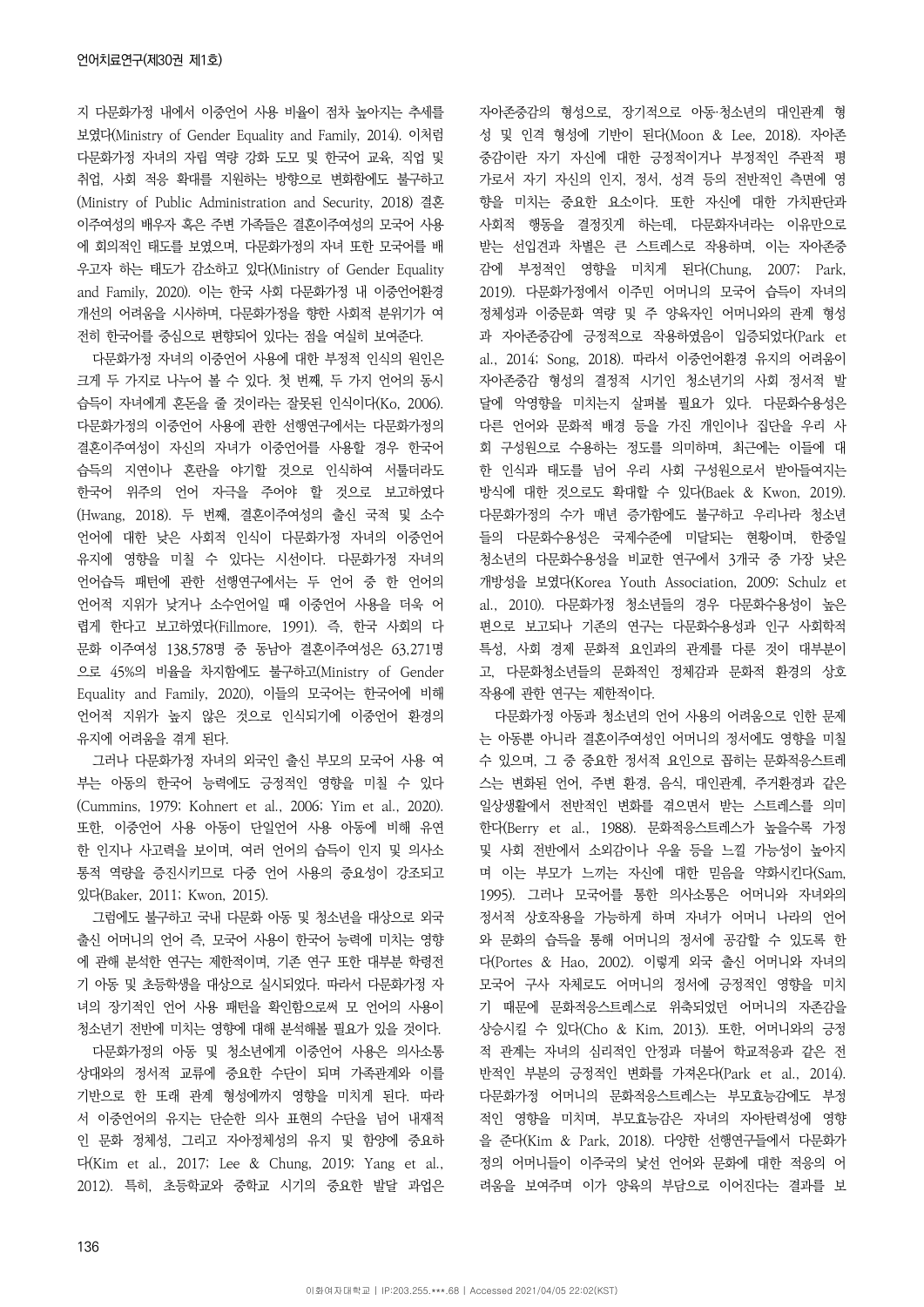여준다. 즉, 다문화가정 어머니의 문화적응스트레스가 높을수록 어머니의 부모효능감이 낮아지고 학령전기 아동의 언어 및 학 습 능력에 영향을 미치게 된다(Lee & Chang, 2019; Oh & Kim, 2017).

부모효능감은 자녀 양육 및 부모 역할에 대한 자신감을 의미하 며 적절한 부모 역할 수행과 자녀 양육에 중요하다. 즉, 자녀를 향 한 따뜻하고 수용적인 양육 태도가 자녀의 성장과 발달을 촉진시 키고, 어머니 나라 문화와 언어에 대한 노출이 아동의 자존감, 또 래 관계, 학교적응에 긍정적으로 작용하며, 이러한 이중언어환경 속에서 아동들은 이중언어 구사자로 성장할 수 있게 한다(Lee, 2014; Nakajima, 2012). 특히 다문화가정에서 한국어를 단일언 어로 사용하는 경우보다 두 가지 언어를 모두 사용하는 경우 부모효능감이 더욱 높게 나타난다(Kim & Kim, 2016; Park et al., 2012). 그러나 다문화 아동 및 청소년의 모국어 사용 패턴 에 따른 부모의 정서적 특성을 시간의 흐름에 따라 분석하였던 연구는 미비한 실정이다. 따라서 본 연구에서는 한국청소년정 책연구원에 의해 수집된 다문화청소년패널조사(Multicultural Adollescents Panel Study: MAPS)의 2차(초등학교 5학년)∼5 차(중학교 2학년)까지의 데이터를 사용하여 다문화가정 자녀의 이중언어 환경 유지 즉, 외국어인 모국어 사용이 청소년의 한 국어 능력 변화 양상에 영향을 미치는지 파악하기 위하여 초등 학생 및 중학생 청소년을 대상으로 이들 집단의 특성을 검토해 보는 것을 목적으로 한다. 또한 언어와 밀접한 연관을 보이는 학생 요인을 확인하고 이중언어사용 여부가 자녀뿐만 아니라 부모인 결혼이주여성의 정서적 요인, 즉 부모 요인에도 영향을 미치는지 분석해보고자 한다.

이에 따른 연구 문제는 다음과 같다.

첫째, 다문화가정 학생의 모국어 사용 집단에 따른 시기별 한국 어 점수에 유의한 차이가 있는가?

둘째, 다문화가정 학생의 모국어 사용 집단에 따른 시기별 학생 요인(자아존중감, 문화수용성) 및 부모 요인(문화적응스트레스, 부 모효능감)에 유의한 차이가 있는가?

## **Ⅱ. 연구 방법**

## 1. 연구 대상 및 자료수집 절차

본 연구는 한국청소년정책연구원에서 실시한 다문화청소년패널연 구(Multicultural Adolescents Panel Study: MAPS)의 자료를 활용 하였다. 2011년부터 2025년까지 자료수집이 예정된 MAPS는 초등 학교 4학년 학생들과 이들의 어머니를 대상으로 매년 추적 조사를 통해 다문화청소년의 현황을 파악하기 위한 목적으로 설계되었으며, 설문지를 통해 작성된 결과를 제공받아 분석에 사용하였다. MAPS 자료는 2020년 5월 기준 2011년(1차년도)부터 2017년(7차년도)까 지 공개되어 있으며, 총 7차에 걸친 자료를 2020년 5월에 제공받아 분석하였다. 본 연구에서는 다문화수용성의 조사가 2차(2012년)부터 시작되었으며, 7차(2017년) 시 청소년의 자아존중감 문항이 변경됨

에 따라 자료의 정확성과 일관성을 위하여 2012년 2차 자료부터 2015년 5차까지의 자료를 사용하여 총 4년 동안 조사에 참여한 다 문화청소년 406명과 그들의 어머니 406명, 총 812명의 자료를 분석 하였다. 본 연구의 대상자로 다문화가정 어머니의 출신 국가를 베트 남(7.63%), 필리핀(80.29%), 태국(12.06%)으로 선정하였다.

본 연구에서는 청소년 자녀의 2차(2012년)와 5차(2015년)의 모 국어 사용 여부에 따라 네 가지 집단으로 구분하여, Table 1과 같 이 A집단(사용 → 사용), B집단(사용 → 미사용), C집단(미사용 → 사 용), D집단(미사용 → 미사용)으로 명명하였다. 즉, A집단의 경우 2 차 시기와 5차 시기에 모두 모국어를 사용한 집단을 말하며 B집단 의 경우 2차 시기에는 모국어를 사용했으나, 5차 시기에는 모국어 를 사용하지 않은 집단을 의미한다. C집단은 2차 시기에 모국어를 사용하지 않고 5차 시기에는 모국어를 사용한 집단이며, D집단은 2차 시기와 5차 시기에 모국어를 사용하지 않은 집단을 의미한다.

각 집단의 모국어 사용 여부는 자녀의 외국 출신 어머니 국 가의 언어능력 문항에 대한 응답 점수에 따라 말하기, 읽기, 쓰 기, 듣기의 네 가지 영역에서 모두 '전혀 못함'에 응답한 경우 (총 4점) '미사용'으로, 모든 영역에서 '매우 잘함'으로 응답한 경우(총 16점) '사용'으로 보았다.

|  |  | Table 1. Participants' group |  |
|--|--|------------------------------|--|
|--|--|------------------------------|--|

| Group | $2nd$ data  | data        | n(%)        |
|-------|-------------|-------------|-------------|
|       | (Year 2012) | (Year 2015) |             |
|       | Use         | Use         | 219 (53.94) |
| B     | Use         | Do not use  | 85 (20.94)  |
|       | Do not use  | Use         | 49 (12.07)  |
|       | Do not use  | Do not use  | 53 (13.05)  |

## 2. 연구 도구

### 1) 자녀의 모국어 능력

다문화 청소년의 외국출신 어머니 국가의 언어, 즉 모국어 능력을 측정하기 위해 청소년이 직접 응답한 다문화청소년패널 연구(Multicultural Adolescents Panel Study: MAPS)의 설문 지 평가 문항을 사용하였다. 말하기, 읽기, 쓰기, 듣기의 네 가 지 언어 영역으로 구분하여 각 영역에 대해 4점 리커트 척도 (1=전혀 못함, 2=못하는 편, 3=잘하는 편, 4=매우 잘함)로 평정하였으며, 네 가지 영역의 점수를 모두 합산한 총점은 16 점이다. 총점이 높을수록 모의 언어를 편하게 사용하고 있음을 의미한다. 본 연구에서는 한국인 아버지와 외국 출신 어머니를 둔 청소년의 자료만 활용하였기 때문에, 외국 출신 어머니 국가의 언어능력을 자녀의 모국어 능력이라고 보았다.

## 2) 자녀의 한국어 능력

다문화 청소년의 한국어 능력을 측정하기 위해 Children of Immigrants Longitudinal Study(CILS)의 평가 문항을 수정ㆍ 보완하여 사용하였다. 본 자료 또한 청소년이 직접 응답한 결 과를 토대로 분석하였다. 한국어 말하기, 읽기, 쓰기, 듣기의 네 가지 언어 영역으로 구분하여 4점 리커트 척도(1=전혀 못함,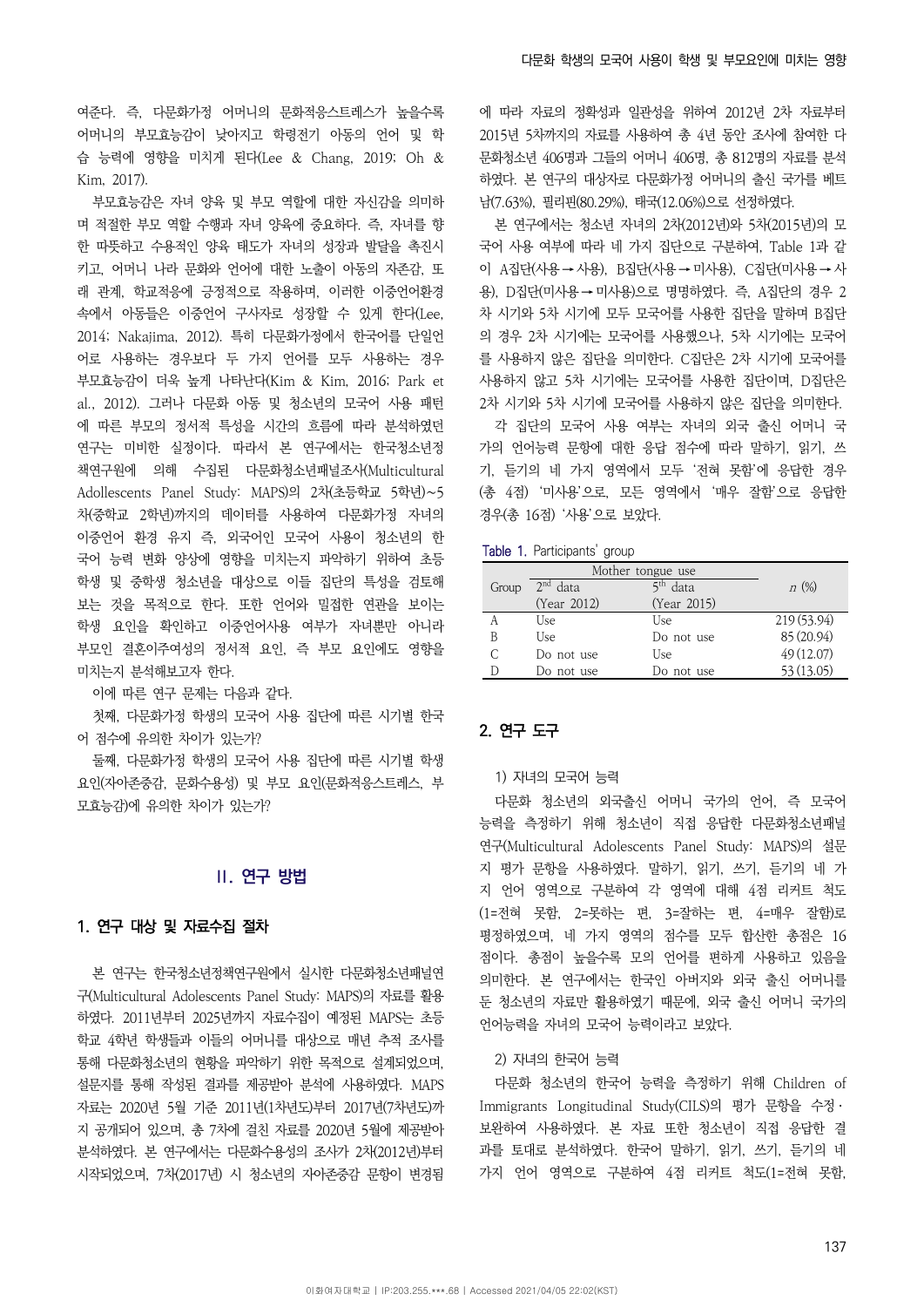2=못하는 편, 3=잘하는 편, 4=매우 잘함)로 평정하였으며, 네 가지 영역의 점수를 모두 합산한 총점은 16점이다. 총점이 높 을수록 한국어를 편하게 사용하고 있음을 의미한다.

- 3) 학생요인
- (1) 다문화수용성

다문화 청소년의 다문화수용성을 측정하기 위하여 Yang과 Chung(2008)을 수정ㆍ보완한 Lee 등(2011)의 문항을 사용하였 다(National Youth Policy Institute, 2019). 본 연구에 사용된 다문화수용성 측정 문항은 '나와 문화적 배경이 다른 청소년과 가장 친한 단짝이 될 수 있다, 나와 문화적 배경이 다른 사람을 이웃으로 받아들일 수 있다, 나와 문화적 배경이 다른 청소년을 같은 반 친구로 받아들일 수 있다, 이성 친구를 사귀게 된다면, 나와 문화적 배경이 다른 사람을 이성 친구로 사귈 수 있다. 커 서 나와 문화적 배경이 다른 사람과 결혼할 수 있다'와 같은 총 5문항으로 구성되어 총점 20점이다. 4점 척도(1점=전혀 그렇지 않다, 2=그렇지 않은 편이다, 3=그런 편이다, 4=매우 그렇다)로 평정하였으며, 총점이 높을수록 다문화수용성이 높음을 의미한 다. 본 연구에서 문항의 내적 일치도는 .85로 나타났다.

### (2) 자아존중감

다문화청소년의 자아존중감을 측정하기 위하여 Coopersmith 가 개발하고 Oh(1981)이 번안한 문항을 Park과 Oh(1992)가 재 사용한 자아개념검사의 자아존중 16문항 중 4문항을 발췌하여 총점 16점이다(National Youth Policy Institute, 2019). 본 연구 에서 사용한 자아존중감 척도는 '나는 내 자신이 자랑스럽다, 나 는 내 자신을 소중하게 생각한다, 나는 학급 임원(반장, 부반장) 이 될 자격이 있다고 생각한다, 나는 앞으로 훌륭한 사람이 될 것이다'와 같은 4문항으로 이루어졌으며, 4점 척도(1점=전혀 그 렇지 않다, 2=그렇지 않은 편이다, 3=그런 편이다, 4=매우 그렇 다)로 측정한다. 점수가 높을수록 청소년의 자아존중감이 높음을 의미한다. 본 연구에서 문항의 내적 일치도는 .79로 나타났다.

#### 4) 부모요인

#### (1) 문화적응스트레스

다문화가정 어머니의 문화적응스트레스의 측정은 Sandhu와 Asrabadi(1994)의 Acculturative Stress Scales for International Students를 Lee(1995)의 연구에서 변경하여 문화 이입과정 스트레스를 북한이탈주민을 대상으로 수정ㆍ보완한 Lee(1997)의 문화적응스트레스 척도를 수정 및 보완하여 사용하 였다(National Youth Policy Institute, 2019). 문화적응스트레스 척도는 원척도의 7가지 하위영역 중 지각된 차별감 6문항 중 2 문항, 향수병 4문항 중 3문항, 기타 3문항 총 8문항으로 구성되 었으며 총점 32점이다(예, 나는 사회생활에서 한국 사람들과 다 르게 취급된다, 한국 사람들은 내가 외국에서 왔다는 편견을 가 지고 있다, 나는 고향에 대한 그리움 때문에 힘들다 등). 총 5점 척도(1점=전혀 그렇지 않다, 2점=별로 그렇지 않다, 3점=보통이 다, 4점=대체로 그렇다, 5점=매우 그렇다)로 평정하였다. 총점이 높을수록 높은 문화적응스트레스를 의미한다. 본 연구에서 문항

의 내적 일치도는 .85로 나타났다.

### (2) 부모효능감

다문화가정 어머니의 부모효능감을 측정하기 위하여 Gibaud-Wallston와 Wandersman(1978)의 PSOC(Parenting Sense of Competence Scale)을 Shin(1997)이 번역ㆍ수정한 척도를 수정ㆍ보완하여 사용하였다(National Youth Policy Institute, 2019). 부모효능감은 9문항으로 구성되어 총점 36점 이다(예, 나는 내 아이가 무엇을 힘들어하는지 잘 알고 있다, 나는 부모의 역할을 잘하고 있다. 나는 좋은 부모가 되기 위해 필요한 지식과 방법을 잘 알고 있다 등). 총 5점 척도(1=전혀 그렇지 않다, 2=별로 그렇지 않다, 3=반반이다, 4=대체로 그 렇다, 5=매우 그렇다)로 평정하였다. 총점이 높을수록 부모효 능감이 높음을 의미한다. 본 연구에서 문항의 내적 일치도는 .82로 나타났다.

### 3. 자료 분석

본 연구는 다문화청소년패널연구(MAPS)에서 측정된 변인을 분 석에 활용하였다. 수집된 자료들을 SPSS 26.0프로그램을 사용하여 자료 분석을 실시하였다. 다문화청소년 모국어 사용 집단에 따른 한국어 능력을 알아보기 위해 이원혼합분산분석(two-way mixed ANOVA)을 실시하였으며, 다문화청소년 모국어 사용 집단에 따른 변인과의 통계적으로 유의미한 차이를 보이는지 알아보기 위하여 이원혼합분산분석(two-way mixed ANOVA)을 실시하였다.

## **Ⅲ. 연구 결과**

## 1. 다문화가정 학생의 모국어 사용 집단에 따른 시기별 한국 어 점수

2~5차년도의 다문화가정 학생의 집단 간 한국어 점수의 평 균과 표준편차는 Table 2와 같다. 2차년도부터 5차년도까지 한국 어 점수가 증가하며 Figure 1과 같다.



Note. A (use → use); B (use → do not use); C (do not use → use); D (do not use  $\rightarrow$  do not use); 2nd (primary 5); 3rd (primary 6); 4th (middle 1); 5th (middle 2).

Figure 1. Korean scores by period between groups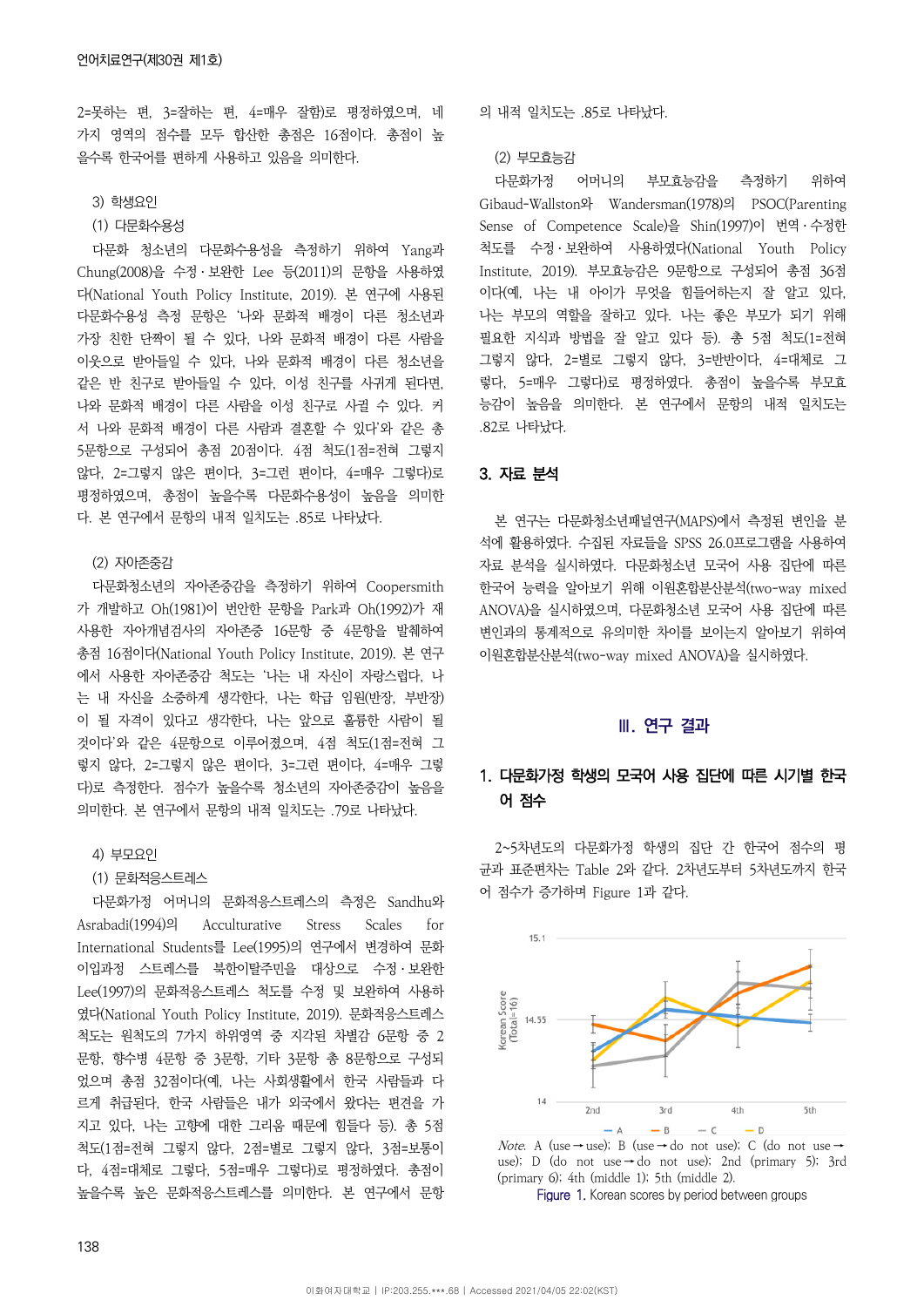|     | Group | M     | SD    |
|-----|-------|-------|-------|
|     | А     | 14.34 | 2.047 |
|     | B     | 14.52 | 1.875 |
| 2nd | C     | 14.24 | 2.314 |
|     | D     | 14.28 | 2.290 |
|     | Total | 14.36 | 2.074 |
|     | А     | 14.62 | 1.932 |
|     | B     | 14.41 | 2.037 |
| 3rd | C     | 14.31 | 1.949 |
|     | D     | 14.70 | 1.825 |
|     | Total | 14.55 | 1.940 |
|     | А     | 14.57 | 1.869 |
|     | B     | 14.73 | 1.899 |
| 4th | С     | 14.80 | 1.859 |
|     | D     | 14.51 | 2.423 |
|     | Total | 14.62 | 1.950 |
|     | А     | 14.53 | 1.947 |
|     | B     | 14.91 | 2.218 |
| 5th | С     | 14.76 | 1,786 |
|     | D     | 14.81 | 1.882 |
|     | Total | 14.67 | 1.980 |

Table 2. Statistics of the Korean language scores by group

Note. A (use→ use); B (use→ do not use); C (do not use→ use); D (do not use→ do not use); 2nd (primary 5); 3rd (primary 6); 4th (middle 1); 5th (middle 2).

시기별 및 네 집단의 한국어 점수가 유의한 차이를 보이는지 확인하기 위하여 이원혼합분산분석(Two-way mixed ANOVA)를 실시한 결과는 Table 3과 같다. 분산분석 결과, 시기에 따른 주 효과는 유의한 것으로 나타났으나(F(1, 402)=7.514, p=.006), 집단 에 따른 주 효과는 유의하지 않은 것으로 나타났다(p>.05).

Table 3. ANOVA of Korean scores by period and groups

|                  |             | SS       | df  | MS     | F            |
|------------------|-------------|----------|-----|--------|--------------|
| Within<br>groups | Year        | 26.454   |     | 26.454 | $7.514^{**}$ |
|                  | Interaction | 6.417    | 3   | 2.139  | .608         |
|                  | Error       | 1415.275 | 402 | 3.521  |              |
| <b>Between</b>   | Group       | 4.164    | 3   | 1.388  | .177         |
| groups           | Error       | 3157.696 | 402 | 7.855  |              |
| **               |             |          |     |        |              |

시기에 따른 주 효과가 유의한 것으로 나타나 이에 대한 scheffé 사후 분석을 실시한 결과는 Table 4와 같다. 사후 분석 결과, 초등학교 5학년인 2차년도(M=14.36, SD=2.074)와 중학교 1학년인 4차년도(M=14.62, SD=1.950) 시기의 차이(p=.032)가 유 의하였으며, 2차년도(M=14.36, SD=2.074)와 중학교 2학년인 5차 년도(M=14.67, SD=1.980)의 차이(p=.009) 또한 유의한 것으로 나타나 한국어 능력이 중학교 1, 2학년에 접어들며 최초 분석 시 기인 5학년에 비하여 향상된 것으로 나타난다. 한편 집단과 시점 에 따른 상호작용 효과 또한 유의하지 않은 것으로 나타났다  $(p)$ .05).

Table 4. Post-Scheffé analysis results: Korean scores by period

|             | 2nd $(P5)$   | $3rd$ (P6) | $4th (M1)$ 5th $(M2)$ |   |
|-------------|--------------|------------|-----------------------|---|
| 2nd $(P5)$  |              |            | $\ast$                | * |
| $3rd(P_0)$  |              |            |                       |   |
| $4th$ (M 1) | *            |            |                       |   |
| 5th (M 2)   | *            |            |                       |   |
|             | $\mathbf{M}$ |            |                       |   |

Note. P=primary; M=middle.

 $^*p\zeta.05$ 

## 2. 다문화가정 학생의 모국어 사용 집단에 따른 시기 별 학생 요인(자아존중감, 다문화수용성) 및 부모 요인(문화적응스트레스, 부모효능감)

2~5차년도의 다문화가정 학생의 집단 간 학생요인 및 부모요

Table 5. Statistics of student factors by group and period

|                      | Group          | $\cal M$ | SD    |
|----------------------|----------------|----------|-------|
|                      | А              | 14.42    | 2.933 |
| Multicultural        | B              | 14.61    | 2.920 |
| acceptability        | C              | 14.43    | 2.669 |
| (2nd)                | D              | 14.53    | 2.997 |
|                      | Total          | 14.47    | 2.899 |
|                      | A              | 14.89    | 2.652 |
| Multicultural        | B              | 14.38    | 2.782 |
| acceptability        | $\overline{C}$ | 14.82    | 2.522 |
| (3rd)                | D              | 15.30    | 2.672 |
|                      | Total          | 14.83    | 2.671 |
|                      | A              | 15.33    | 2.416 |
| Multicultural        | B              | 14.88    | 2.839 |
| acceptability        | $\overline{C}$ | 15.06    | 2.641 |
| (4th)                | D              | 15.53    | 3.406 |
|                      | Total          | 15.23    | 2.679 |
|                      | A              | 15.84    | 2.649 |
| Multicultural        | B              | 15.64    | 3.023 |
| acceptability        | $\mathsf C$    | 15.00    | 2.723 |
| (5th)                | D              | 15.60    | 2.713 |
|                      | Total          | 15.66    | 2.751 |
|                      | A              | 12.74    | 2.074 |
|                      | B              | 12.91    | 1.925 |
| Self-esteem<br>(2nd) | $\overline{C}$ | 11.96    | 2.557 |
|                      | D              | 12.64    | 2.527 |
|                      | Total          | 12.67    | 2.181 |
|                      | A              | 12.86    | 2.136 |
| Self-esteem          | B              | 12.68    | 2.060 |
| (3rd)                | Ċ              | 12.24    | 2.213 |
|                      | D              | 12.62    | 2.467 |
|                      | Total          | 12.72    | 2.176 |
|                      | А              | 12.54    | 1.991 |
| Self-esteem          | B              | 12.94    | 2.118 |
| (4th)                | $\overline{C}$ | 12.18    | 2.252 |
|                      | D              | 12.70    | 2.366 |
|                      | Total          | 12.60    | 2.105 |
|                      | А              | 12.57    | 2.081 |
|                      | B              | 12.89    | 2.127 |
| Self-esteem<br>(5th) | $\mathsf C$    | 12.20    | 2.389 |
|                      | D              | 12.62    | 2.451 |
|                      | Total          | 12.60    | 2.180 |

Note. A (use → use); B (use → do not use); C (do not use → use); D (do not use  $\rightarrow$  do not use).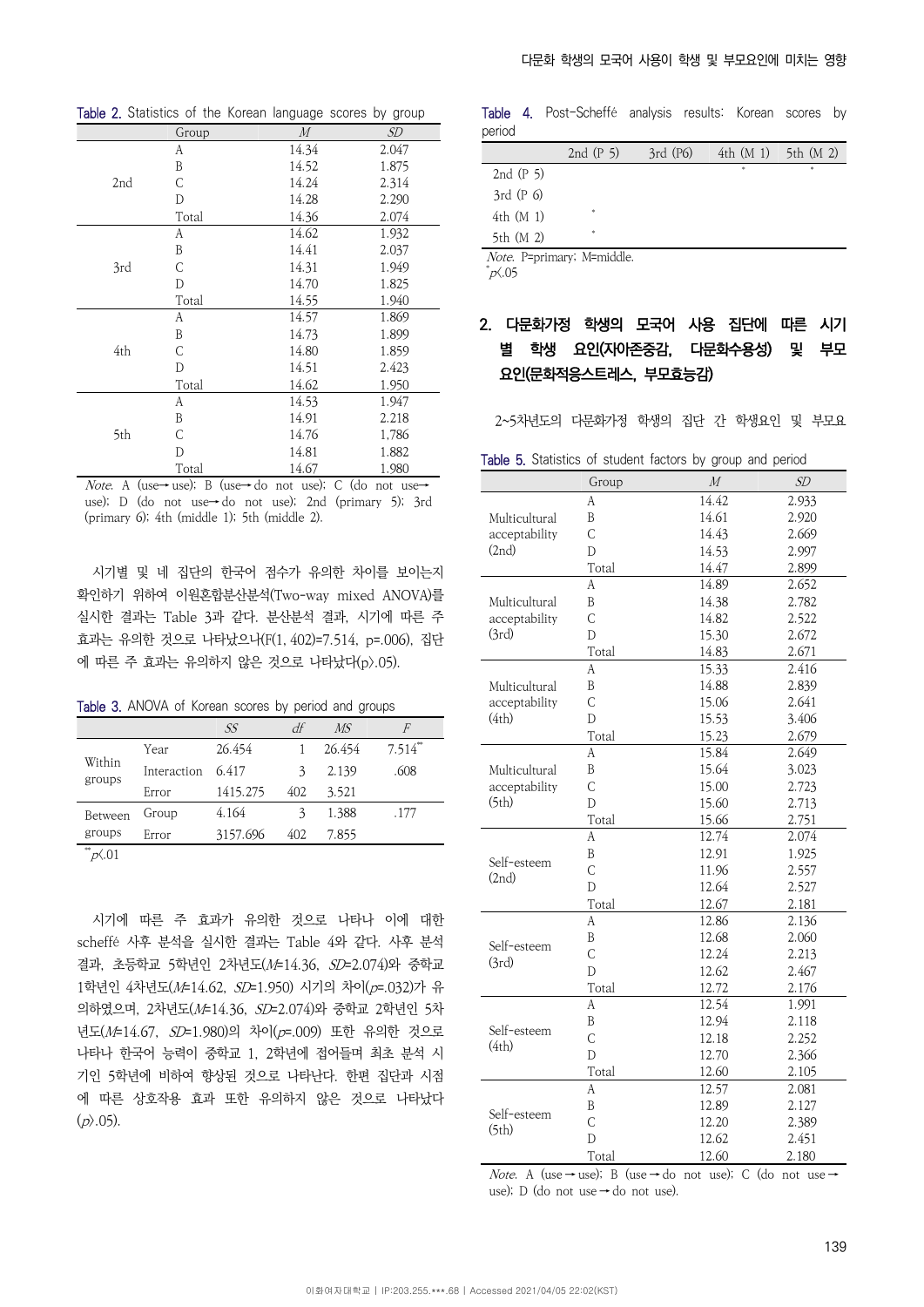|                          |             | radiodico or parento ractoro by group and penoa |        |
|--------------------------|-------------|-------------------------------------------------|--------|
|                          | Group       | $\overline{M}$                                  | SD     |
|                          | А           | 21.59                                           | 5.661  |
| Cultural stress          | B           | 21.55                                           | 5.590  |
| (2nd)                    | C           | 22.73                                           | 6.894  |
|                          | D           | 19.51                                           | 6.244  |
|                          | Total       | 21.45                                           | 5.923  |
|                          | A           | 21.21                                           | 5.610  |
| Cultural stress          | B           | 22.00                                           | 5.882  |
| (3rd)                    | $\mathsf C$ | 23.69                                           | 5.871  |
|                          | D           | 20.96                                           | 6.442  |
|                          | Total       | 21.64                                           | 5.851  |
|                          | А           | 21.32                                           | 5.978  |
| Cultural stress          | Β           | 21.85                                           | 6.1604 |
| (4th)                    | C           | 22.76                                           | 7.729  |
|                          | D           | 21.32                                           | 6.716  |
|                          | Total       | 21.60                                           | 6.341  |
|                          | A           | 20.89                                           | 5.631  |
| Cultural stress          | B           | 20.94                                           | 5.885  |
| (5th)                    | C           | 22.65                                           | 7.601  |
|                          | D           | 19.92                                           | 5.360  |
|                          | Total       | 20.99                                           | 5.939  |
|                          | А           | 31.78                                           | 4.285  |
|                          | B           | 30.29                                           | 4.440  |
| Parent efficacy<br>(2nd) | C           | 30.04                                           | 5.082  |
|                          | D           | 29.42                                           | 5.315  |
|                          | Total       | 30.95                                           | 4.640  |
|                          | А           | 31.74                                           | 4.249  |
|                          | B           | 30.58                                           | 4.547  |
| Parent efficacy<br>(3rd) | Ċ           | 29.86                                           | 4.852  |
|                          | D           | 29.94                                           | 5.138  |
|                          | Total       | 31.04                                           | 4.564  |
|                          | А           | 31.49                                           | 4.696  |
|                          | B           | 29.91                                           | 4.230  |
| Parent efficacy<br>(4th) | C           | 29.76                                           | 4.414  |
|                          | D           | 29.47                                           | 5.783  |
|                          | Total       | 30.69                                           | 4.792  |
|                          | А           | 30.79                                           | 4.453  |
|                          | B           | 29.31                                           | 4.577  |
| Parent efficacy          | C           | 29.61                                           | 4.681  |
| (5th)                    | D           | 29.13                                           | 5.042  |
|                          | Total       | 30.12                                           | 4.628  |

Table 6. Statistics of parents factors by group and period

Note. A (use → use); B (use → do not use); C (do not use → use); D (do not use → do not use).

### 인의 평균과 표준편차는 Table 5, 6과 같다.

시기별 및 집단별 변인 간 유의미한 차이가 있는지 확인하기 위하 여 이원혼합분산분석(Two-way mixed ANOVA)을 실시한 결과는 Table 7과 같다. 시기에 대한 주 효과 분석 결과, 학생요인인 다문화 수용성 $(F_{(1, 402)}=23.600, \quad p=000)$ 과 부모요인인 부모효능감 $(F_{(1, 402)}=23.600, \quad p=000)$ 402)=6.130, p=.014)에서 차이가 있는 것으로 나타났다. 집단에 대한 주 효과 분석 결과, 부모요인인 문화적응스트레스( $F_{3.402}$ =2.683,  $p=0.046$ )와 부모효능감 $(F_{3,402})$ =7.695,  $p=0.000$ )에서 유의한 차이가 있 는 것으로 나타났다.

시기에 따른 주 효과가 유의한 것으로 나타나 이에 대한 scheffe 사후 분석을 실시하였으며, 그 결과는 Table 8과 같다. 시기에 대한  $\lambda$ 후 분석 결과, 학생요인인 다문화수용성은 2차년도 $(M=14.47,$ SD=2.899)와 3차년도(M=14.83, SD=2.671)에서, 그리고 2차년도 (M=14.47, SD=2.899)와 5차년도(M=15.66, SD=2.751)에서 유의한

차이가 나타난 것으로 분석되었다. 또한 3차년도(M=14.83, SD=2.671) 와 4차년도(M=15.23, SD=2.679)에서, 그리고 3차년도(M=14.83, SD=2.671)와 5차년도(M=15.66, SD=2.751)에서 차이가 유의한 것으 로 나타났으나, 시기에 따른 자아존중감의 차이는 유의하지 않은 것으 로 나타났다.

Table 7. ANOVA of student factors and parents factors by group and period

|           |      | Factors   | SS        | df             | MS      | F                    |
|-----------|------|-----------|-----------|----------------|---------|----------------------|
|           |      | MA        | 168.447   | 1              | 168.447 | 888<br>23.600        |
|           |      | SE        | .005      | 1              | .005    | .002                 |
|           | Per. | <b>CS</b> | 11.360    | 1              | 11.360  | .502                 |
|           |      | PE        | 82.308    | 1              | 82.308  | $6.130^{*}$          |
|           |      | МA        | 17.087    | $\overline{3}$ | 5.696   | .798                 |
|           |      | SE        | 6.941     | 3              | 2.314   | .818                 |
| WG        | Int. | <b>CS</b> | 29.250    | 3              | 9.750   | .431                 |
|           |      | PE        | 15.584    | 3              | 5.195   | .387                 |
|           |      | МA        | 2869.296  | 402            | 7.138   |                      |
|           |      | SE        | 1136.596  | 402            | 2.827   |                      |
|           | Er   | <b>CS</b> | 9102.399  | 402            | 22.643  |                      |
|           |      | PE        | 5397.946  | 402            | 13.428  |                      |
|           |      | MA        | 31.719    | 3              | 10.573  | .749                 |
|           | G    | SE        | 64.372    | 3              | 21.457  | 1.893                |
|           |      | <b>CS</b> | 706.369   | 3              | 235.456 | $2.683$ <sup>*</sup> |
| <b>BG</b> |      | PE        | 1115.547  | 3              | 371.849 | 7.695`               |
|           |      | MA        | 5677.534  | 402            | 14.123  |                      |
|           | Er   | SE        | 4556.291  | 402            | 11.334  |                      |
|           |      | <b>CS</b> | 35283.634 | 402            | 87.770  |                      |
|           |      | PE        | 19425.461 | 402            | 48.322  |                      |

Note. WG=within groups; BG=between groups; Per.=period; Int.=interaction; Er=error; MA=multicultural acceptability; SE=self-esteem; CS=cultural stress; PE=parent efficacy.  $p\zeta$ .05,  $\frac{1}{p}\zeta$ .001

#### Table 8. Post-Scheffé analysis results: Factors by period

|    |                | 2 <sub>nd</sub> | 3rd                             | 4th | 5th       |
|----|----------------|-----------------|---------------------------------|-----|-----------|
|    |                |                 | (Primary5) (Primary6) (Middle1) |     | (Middle2) |
|    | 2nd (Primary5) |                 |                                 | 冰   | doble     |
| МA | 3rd (Primary6) |                 |                                 | sk. | stolet    |
|    | 4th (Middle1)  | ş.              | *                               |     |           |
|    | 5th (Middle2)  | <b>Scalar</b>   | stolet                          |     |           |
|    | 2nd (Primary5) |                 |                                 |     | dolo      |
|    | 3rd (Primary6) |                 |                                 |     | *         |
| PE | 4th (Middle1)  |                 |                                 |     |           |
|    | 5th (Middle2)  | dolo            | *                               |     |           |

Note. MA=multicultural acceptability (students factor); PE=parent efficacy (parents factor).

 $p\angle 05$ ,  $p\angle 01$ ,  $p\angle 001$ 

부모요인인 부모효능감은 2차년도(M=30.95, SD=4.640)와 5차년도 (M=30.12, SD=4.628)에서 유의한 차이가 나타났으며, 3차년도 (M=31.04, SD=4.564)와 5차년도(M=30.12, SD=4.628)에서도 유의한 차이가 나타났으나, 시기에 따른 문화적응스트레스의 차이는 유의하지 않은 것으로 분석되었다.

집단에 따른 주 효과가 유의한 것으로 나타나 이에 대한 scheffé 사후 분석을 실시하였으며, 그 결과는 Table 9와 같다. 집단에 대한 사후 분석 결과, 학생요인인 다문화수용성 및 자아존중감은 네 집단 간 통계적으로 유의한 차이가 나타나지 않았다. 한편 부모요인인 부모 효능감은 A집단과 B집단(p=.001), A집단과 C집단(p=.003), A집단과 D집단(p=.000)에서 유의한 차이가 있는 것으로 분석되었다. 문화적응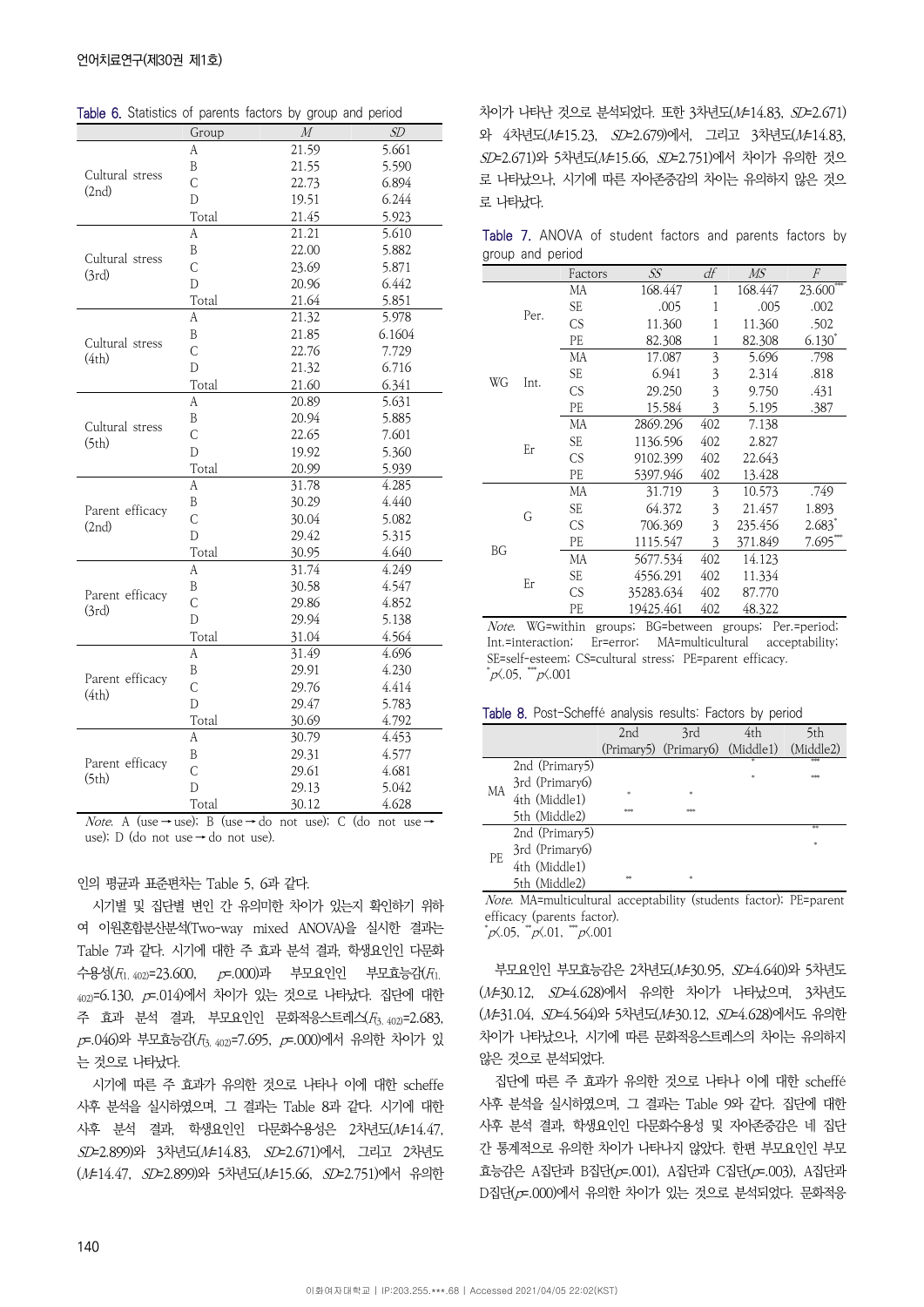스트레스는 A집단과 C집단(p=.022), C집단과 D집단(p=.007)에서 유 의한 차이가 있는 것으로 나타났다. 집단 간 시기별 학생요인인 다문 화수용성과 자아존중감은 Figure 2, 3과 같으며 집단 간 시기별 부모 요인인 부모효능감과 문화적응스트레스는 Figure 4, 5와 같다.

Table 9. Post-Scheffé analysis results: Factors by groups

|           |   |             |             |            | - <i>1</i> - 9 - 9 - 9 - 9 |
|-----------|---|-------------|-------------|------------|----------------------------|
|           |   | 2nd         | 3rd         | 4th        | 5th                        |
|           |   | (Primary 5) | (Primary 6) | (Middle 1) | (Middle 2)                 |
|           | А |             |             | *          |                            |
| <b>CS</b> | В |             |             |            |                            |
|           | C | *           |             |            | **                         |
|           |   |             |             | \$8        |                            |
|           | А |             | **          | \$8        | 844                        |
| PE        | B | 88          |             |            |                            |
|           | C | 88          |             |            |                            |
|           |   | ***         |             |            |                            |

Note. CS=cultural stress; PE=parent efficacy; A (use → use); B (use → do not use); C (do not use → use); D (do not use → do not use).

 $p\zeta$ .05,  $p\zeta$ .01,  $p\zeta$ .001



Note. A (use → use); B (use → do not use); C (do not use → use); D (do not use  $\rightarrow$  do not use); 2nd (primary 5); 3rd (primary 6); 4th (middle 1); 5th (middle 2).

Figure 2. Students factors by period between groups (multicultural acceptability)



Note. A (use→ use); B (use→ do not use); C (do not use→ use); D (do not use→ do not use); 2nd (Primary 5); 3rd (Primary 6); 4th (Middle 1); 5th (Middle 2).





Note. A (use → use); B (use → do not use); C (do not use → use); D (do not use  $\rightarrow$  do not use); 2nd (primary 5); 3rd (primary 6); 4th (middle 1); 5th (middle 2).

Figure 4. Parents factors by period between groups (parent efficacy)



Note. A (use → use); B (use → do not use); C (do not use → use); D (do not use → do not use); 2nd (primary 5); 3rd (primary 6); 4th (middle 1); 5th (middle 2).

Figure 5. Parents factors by period between groups (cultural stress)

## **Ⅳ. 논의 및 결론**

본 연구에서는 다문화가정 청소년의 초등학교 5학년부터 중학 교 2학년까지 4년간 측정한 모국어 사용 변화양상을 분석하고, 시 기에 따른 모국어 사용 변화양상에 따라 청소년의 한국어 능력과 학생 및 부모요인에 통계적으로 유의한 차이가 있는지 확인하고자 하였다. 본 연구의 주요 결과를 종합하고 논의하면 다음과 같다.

첫째, 시기에 따른 한국어 능력에는 통계적으로 유의미한 차이 가 나타난 반면, 집단에 따른 한국어 능력에는 유의미한 차이가 나타나지 않는 것으로 분석되었다. 2차년도(초등학교 5학년)에 비 하여 4차년도(중학교 1학년)와 5차년도(중학교 2학년)에서 한국어 능력이 유의하게 높아진 것으로 나타났다. 국내외 연구에 따르면, 이중언어 환경에 노출된 아동들은 단일언어에 노출된 아동들에 비해 초기 언어습득 과정에서 언어발달 지연이 나타나기도 하 나 점차 또래 수준에 도달하게 되며 연령 증가와 함께 언어발 달의 격차가 감소하여 또래의 언어능력과 유사해진다는 것이 보고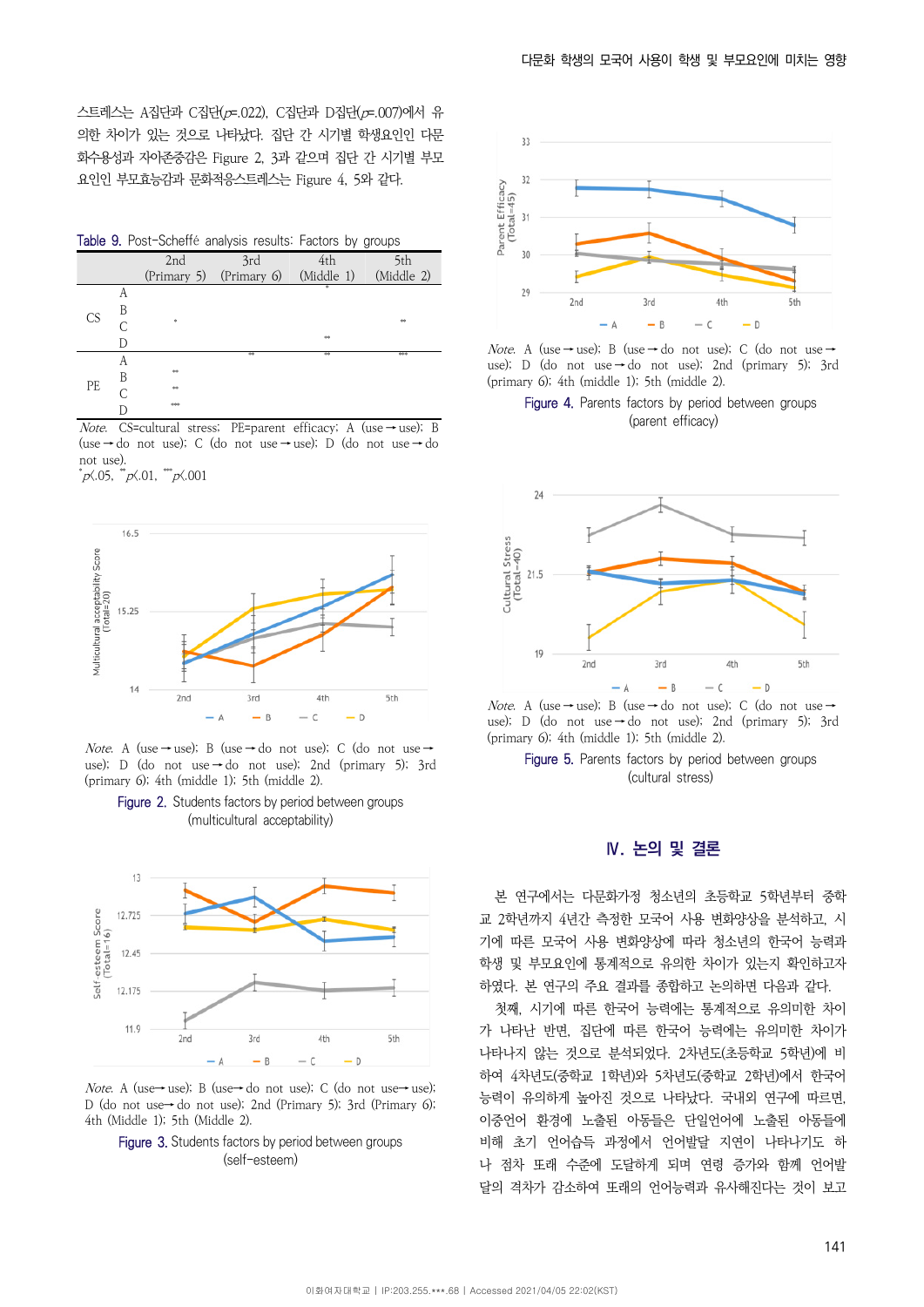되었다(Kohnert & Goldstein, 2005; Roseberry-McKibbin, 2007; Woo et al., 2009). 본 연구와 동일한 차수의 연령을 살펴 본 선행연구에서도 다문화청소년의 언어능력이 시간에 따라 증가 하는 경향성을 보여주어 본 연구 결과를 지지한다(Kim et al., 2017).

시기에 따른 한국어 능력에 유의한 차이가 나타났던 것과 달리 집단 간 한국어 능력에 유의한 차이를 보이지 않았다. 이에 다문 화가정 자녀의 이중언어 사용 여부에 따라 한국어 능력을 분석한 결과, 청소년의 한국어 능력은 이중언어 사용 유무보다 다른 변인 들에 영향을 받았을 가능성이 있으며, 언어능력의 개인차가 존재한 다는 의견을 지지한다(Hwang & Kang, 2016). 또한 국제결혼가 정의 자녀들이 일상적인 의사소통에 큰 문제를 보이지 않는다는 보고를 토대로(Jo, 2006) 이들의 모국어 사용 변화양상이 한국어 능력에 크게 영향을 주지 않는다는 것을 알 수 있다.

본 연구는 다문화 청소년들이 자신의 언어능력을 스스로 인식하 여 작성한 자가평정척도에 의한 것으로 다문화학생의 자아존중감, 자기효능감, 학업성취와 관련이 있을 수 있다. Jo 등(2011)은 다문 화학생들이 교과별 학업성취도에서 국어과 학습에 대해 긍정적으 로 인식한 결과를 나타내었으며 본 연구에서도 스스로의 한국어능 력에 대한 긍정적인 인식이 반영한 것으로 사료된다.

둘째, 시기에 따른 다양한 변인들(다문화수용성, 자아존중감, 문 화적응스트레스, 부모효능감)에 유의한 차이가 있는지 분석한 결 과, 다문화수용성과 부모효능감에서 유의한 차이가 나타난 반면, 자아존중감과 문화적응스트레스에서는 통계적으로 유의한 차이가 확인되지 않았다.

다문화수용성의 경우 2차년도에 비하여 4차년도와 5차년도에서 유의하게 상승하였으며, 3차년도에 비하여 4차년도와 5차년도가 유의미하게 높은 것으로 나타나 초등학생에서 중학생으로 넘어가 는 시기에 다문화수용성이 크게 증가함을 알 수 있다. 이는 일반 청소년의 경우 해당 시기에 다문화수용성이 지속적으로 감소하는 경향을 보인 것과는 대조되는 결과로(Un, 2016), 이는 다문화교육 이 초등학교에서는 언어교육을 중심으로 이루어지며, 중등학교의 교육환경 전환 시점에서는 정체성 교육의 비중이 커짐에 따라 청 소년의 다문화수용성 향상에 영향을 미쳤을 것으로 사료된다(Jo et al., 2010; Kim et al., 2017).

시기에 따른 청소년의 자아존중감에서는 유의한 차이가 발견되 지 않았는데, Park(2019)의 연구에서도 초등학교 5학년부터 고등학교 1학년까지의 한국 아동ㆍ청소년기의 자아존중감은 일 정한 증가 추이를 보이기보다는 비선형적인 변화양상을 띠며 개인차가 존재함이 보고되었다.

부모효능감의 경우 2차년도에 비하여 5차년도에서 유의미하 게 감소하였고, 3차년도보다 5차년도에서 유의하게 낮게 나타 났다. 부모효능감은 다문화청소년의 다문화수용성과 달리 전체 적으로 하향하는 추세를 보이는데 여러 선행연구에서도 다문화 가정 부모의 부모효능감이 시간의 흐름에 따라 선형적으로 감 소함을 보여준다(Choi, 2020; Kim, 2020). 이는 다문화가정 부모의 양육효능감이 높지 않다고 밝힌 Kim 등(2009)의 연구 와 일치하는 결과로, 외국 출신 부모로서 주류 사회 내 비주류 에 속한다는 인식에서 비롯된 것으로 볼 수 있다.

한국에서의 거주기간이 길어짐에도 불구하고 결혼이주여성의 부 모효능감이 감소하였는데, 이는 한국 사회에서 결혼이주여성이 정 착 및 자립에 어려움을 겪고 남편이나 시댁 식구와의 갈등으로 인 해 양육 소외감과 정서적, 심리적으로 어려움을 겪는 것이 원인이 라고 해석할 수 있다(Kim et al., 2009). 따라서 다문화가정에 대 한 사회적 편견과 잣대를 거두어 우리 사회 구성원으로 인식하고 받아들이기 위한 개인적, 제도적인 노력이 필요하다는 것을 시사한 다.

반면 문화적응스트레스는 시간의 흐름에 따른 유의미한 변화 추 이가 나타나지 않았는데, 다양한 출신국의 이민자(미국 거주 라틴 계 이민자, 대만계 외국학생 등) 및 한국 거주 다문화가정을 대상 으로 한 연구들에서 문화적응스트레스가 점차 감소하는 추세임 을 보고하였던 것과는(as cited in Choi, 2020) 상반되는 결과 이다. 결혼이주여성의 문화적응스트레스는 출신 국가에 따라 차이를 보였으며 동남아 국가의 이주여성이 중국 국가의 이주 여성들보다 높은 문화적응스트레스를 보인다고 한 Lee 등 (2013)에 따라 이와 같은 차이는 본 연구에서 대상자 출신국 을 동남아 국가(필리핀, 베트남, 태국)로 한정하여 분석하였기 때문에 기인한 것으로 여겨지며 추후 연구에서 이에 대해 자세 히 살펴볼 필요가 있다.

셋째, 집단에 따른 다양한 변인들(다문화수용성, 자아존중감, 문 화적응스트레스, 부모효능감)에서의 유의한 차이를 분석한 결과, 문화적응스트레스와 부모효능감에서 유의미한 차이가 나타난 반면, 자아존중감과 다문화수용성에서는 통계적으로 유의한 차이를 확인 하지 못하였다. 이로써 청소년의 모국어 사용 여부 및 변화양상이 이들의 자아존중감 및 다문화수용성에는 큰 영향을 미치지 않았음 을 확인할 수 있다.

집단 간 유의미한 차이는 없었으나, C집단(미사용 → 사용) 다문화 청소년의 경우 다른 집단에 비해 2차년도의 자아존중감 이 낮게 측정되었으며 C집단 청소년의 어머니의 문화적응스트 레스는 높게 나타났다. 결혼이주여성의 문화적응스트레스가 높 을수록 부정적인 양육 태도 및 부모 자녀 간 갈등을 보일 가능 성이 높으며 궁극적으로 자녀의 자아존중감과 부적 상관관계를 보이게 된다는 것을(An et al., 2013; Lee, 2012) 토대로 어머 니의 높은 문화적응스트레스가 다문화 청소년에게 영향을 미쳤 을 가능성을 추측할 수 있다.

문화적응스트레스는 A집단(사용 → 사용)에 비하여 C집단(미 사용 → 사용)에서 유의하게 높았으며, C집단(미사용 → 사용)에 비하여 D집단(미사용 → 미사용)에서 유의하게 낮은 것으로 나 타났다. 부모효능감은 A집단(사용 → 사용)이 나머지 B집단(사 용 → 미사용), C집단(미사용 → 사용), 그리고 D집단(미사용 → 미사용)에 비하여 유의하게 높은 것으로 나타났다. 모국어를 꾸준히 사용한 A집단보다 B, C, D집단의 문화적응스트레스가 유의하게 낮았으며 A집단의 부모효능감이 타 집단에 비하여 높은 양상을 보였는데, 다문화가정 어머니의 부모효능감과 문 화적응스트레스 간 부적 상관관계가 보고된 것과 같이 A집단 의 높은 부모효능감과 낮은 문화적응스트레스가 집단 간 유의 한 차이로 이어진 것으로 해석할 수 있을 것이다(Choi, 2020; Lee & Chang, 2019).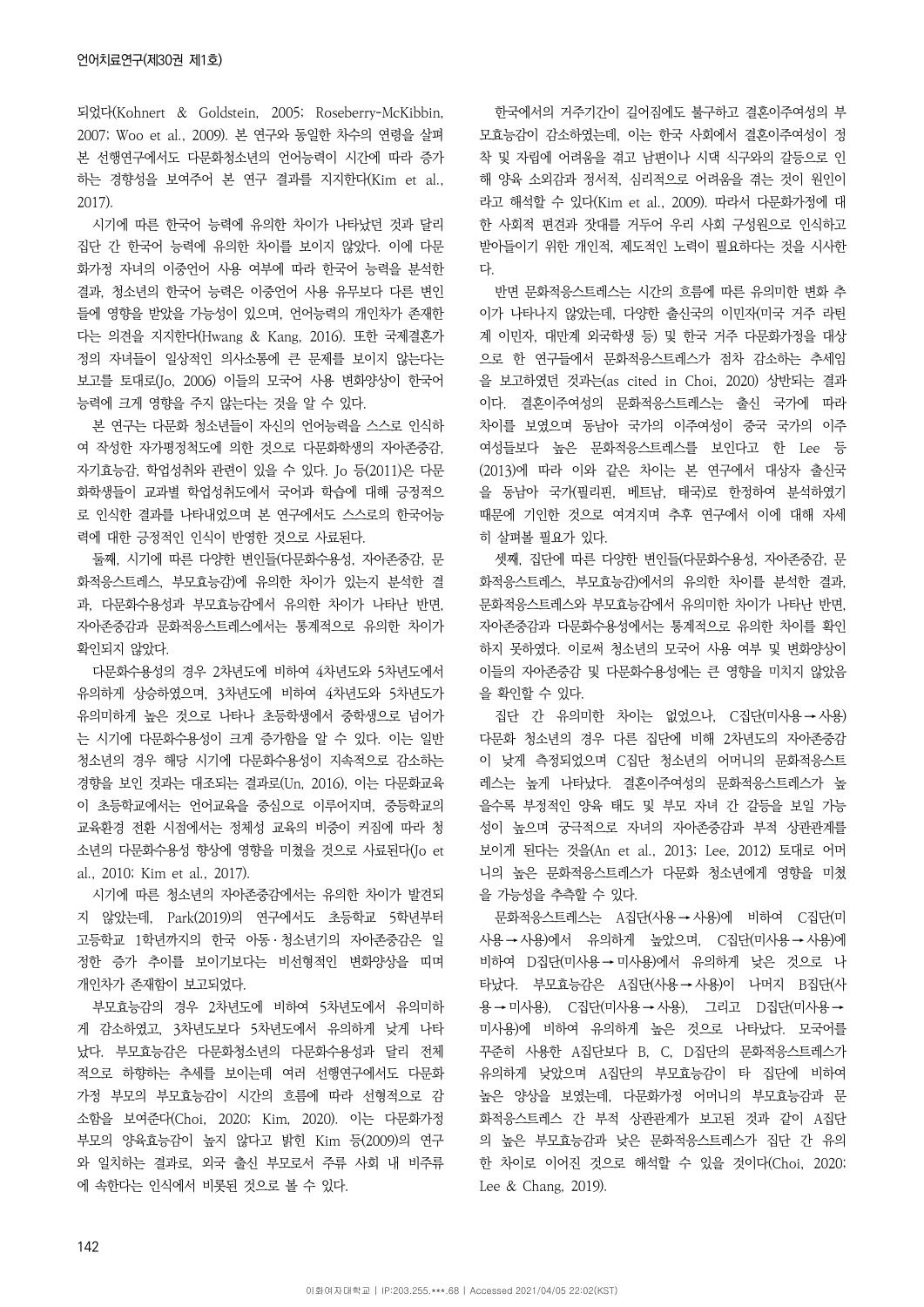특히 A집단과 C집단의 부모 요인을 비교해 보았을 때 C집단이 A집단에 비하여 문화적응스트레스가 높은 반면, 부모효능감은 유 의하게 낮은 양상을 보인다. 이를 통해서도 문화적응스트레스 와 부모효능감 간 부적 상관관계가 성립함을 보고한 선행연구 와 맥을 같이 한다(Kim & Kim, 2016; Park et al., 2012). 또 한 모국어를 지속적으로 사용하고 있는 A집단의 부모효능감이 다른 세 집단에 비하여 유의하게 높게 나타난 것은 다문화가정 자녀들의 모국어 사용이 부모효능감에 긍정적으로 작용하였음 을 보여준다. 모국어를 사용하지 않다가 사용하기 시작한 C집 단의 경우, 문화적응스트레스가 모국어를 일관적으로 사용하지 않았던 D집단에서보다 현저히 높았는데, 이는 한국 사회에서 한국어를 단일언어로 사용하도록 장려하는 분위기와 특히, 동 남아 출신 어머니들의 문화에 대한 부정적인 인식으로 인해 주 류 언어인 한국어가 아닌 외국인 어머니의 모국어 사용이 오히 려 결혼이주여성 어머니의 문화적응스트레스의 요인으로 작용 하였다고 본 Kim과 Yang(2012)의 연구와 일치한다.

이렇듯 본 연구에서는 이중언어 사용의 필요성을 입증하여, 다 문화가정에서 주류 언어만을 강요하는 것이 아닌 이중언어 환경을 수용하고 나아가 일상생활에서도 이중언어에 대한 노출을 증가시 켜야 하는 중요성을 강조한다. 문화다양성 향상을 위한 정책적인 변화가 이루어지고 있으나, 다문화가정 내의 인식 및 한국 사회의 소수언어에 대한 편견을 개선하기 위해 실질적인 노력이 선행되어 야 한다. 이에 변화하는 제도적인 흐름에 발맞추어 청소년을 대상 으로 한 외국출신 부모의 언어인 모국어 교육과 더불어 부모를 대 상으로 이중언어 사용을 장려하는 부모 교육의 필요성을 시사한다.

본 연구에서 살펴본 모국어 능력은 다문화가정 청소년이 자가평 정척도로 응답하였기에 이들의 인식에서 비롯되었다고 할 수 있다. 앞서 강조한 것처럼 우리나라 다문화가정 내의 소수언어에 대한 낮은 인식과 편견이 다문화 청소년의 모국어 능력에 대한 부정적 인 인식을 야기했을 것으로 사료되며 이에 대해 추후 자세하게 살 펴볼 필요가 있다.

본 연구에서 모국어 사용이 청소년의 전반적 언어발달에 부정적 으로 작용하지 않음을 확인할 수 있었으며 연령이 증가함에 따라 한국어 능력 또한 높아지는 것으로 나타났다. 아동이 속한 사회, 특히 학교생활에서 주로 사용하게 되는 언어가 한국어이므로 한국 어 능력은 지속적으로 증가하거나 정상 발달 수준을 유지하게 될 것이다(Kohnert et al., 2006).

이중언어를 지속적으로 사용하는 경우, 학생 및 부모 요인이 모 두 긍정적으로 나타났으며 특히 부모효능감이 다른 집단에 비하여 유의하게 가장 높았다. 이는 다문화 자녀의 모국어 사용이 부모와 자녀의 정서가 안정적으로 형성되도록 도와주며, 부모 자녀 간 친 밀한 관계 유지 및 안정적인 정서 유대를 가능하게 한다는 것을 의미한다. 따라서 모국어 유지가 자녀와 부모의 정서발달에 긍정적 으로 작용하는지 종단적으로 살펴볼 필요가 있다.

본 연구는 다문화청소년의 모국어 사용과 정서적 요인 간의 관 계를 살펴본 연구가 활발하지 못하였기에 이중언어 사용이 다문화 청소년 및 어머니의 정서적 요인에 미치는 영향을 확인하고 제안 점을 마련하였다는 데에 의의가 있다.

이러한 중요성에도 불구하고 본 연구는 다음과 같은 한계점을

지닌다. 본 연구에서는 2차와 5차의 모국어 사용 여부만을 측정하 여 3차와 4차의 값을 통제하지 않아 이 시기의 모국어 사용 여부 의 변화가 청소년 및 부모의 요인에 영향을 주었을 가능성을 고려 하지 못하였다. 또한 대상자의 사회ㆍ경제적지위(socio-economic status: SES)에 대한 통제가 이루어지지 않아 SES가 변수로 작용 하였을 가능성을 배제하지 못하였다. 따라서 추후의 연구에서 표본 집단의 사회경제적인 격차를 통제하고 각 시기별 모국어 사용 여 부를 고려할 것을 제언한다.

## **Reference**

- An, S. J., Lee, H. C., & Lim, J. Y. (2013). The influences of conflict with parents, peer relationship, and school adaptation of adolescents from multicultural families and their satisfaction with life: The mediating effects of self-esteem. Journal of Korean Home Management Association, 31(2), 77-91. doi:10.7466/JKHMA.2013.31.2.077
- Baek, J. M., & Kwon, J. M. (2019). Study on the factors affecting the multicultural acceptability: Focused on Suwon. Multiculture & Peace, 13(3), 117-147. doi:10.22446/mnpisk.2019.13.3.006
- Baker, C. (2011). Foundations of bilingual education and bilingualism (5th ed.). Toronto: Mutilingual Matter.
- Bang, S. W. (2008). A study on the development of Korean language teaching materials for women immigrants by marriage. Journal of Korean Language Education, 19(3), 1-29. doi:10.18209/ iakle.2008.19.3.265
- Berry, J. W., Kim, U., & Boski, P. (1988). Psychological acculturation of immigrants. In Y. Y. Kim, & W. B. Gudykunst (Eds.), Cross-cultural adaptation: Current approaches (pp. 62-89). Newbury Park: Sage.
- Cheon, H. S., & Park, G. S. (2012). A study on the school life of children of multicultural families. Contemporary Society and Multiculture, 2(2), 416-444. uci:I410-ECN-0101-2014 -331-000239475
- Cho, S. S., & Kim, H. S. (2013). A study on the experiences of multi-cultural family mothers in children's bilingual education. Korea Academy Industrial Cooperation Society, 14(11), 5549-5558. doi:10.5762/KAIS.2013.14.11.5549
- Choi, G. H. (2020). The longitudinal study of relationships between socioeconomic status, acculturative stress, and parenting efficacy within multicultural families. Journal of Learner-Centered Curriculum and Instruction, 20(8), 1025-1045. doi:10.22251/jlcci.2020.20.8.1025
- Chung, I. Y. (2007). Developmental trajectories of adolescent self-esteem and their predictors. Studies on Korean Youth, 18(3), 127-166. uci:G704-001385.2007.18.3.004
- Fillmore, L. W. (1991). When learning a second language means losing the first. Early Childhood Research Quarterly, 6(3), 323-346.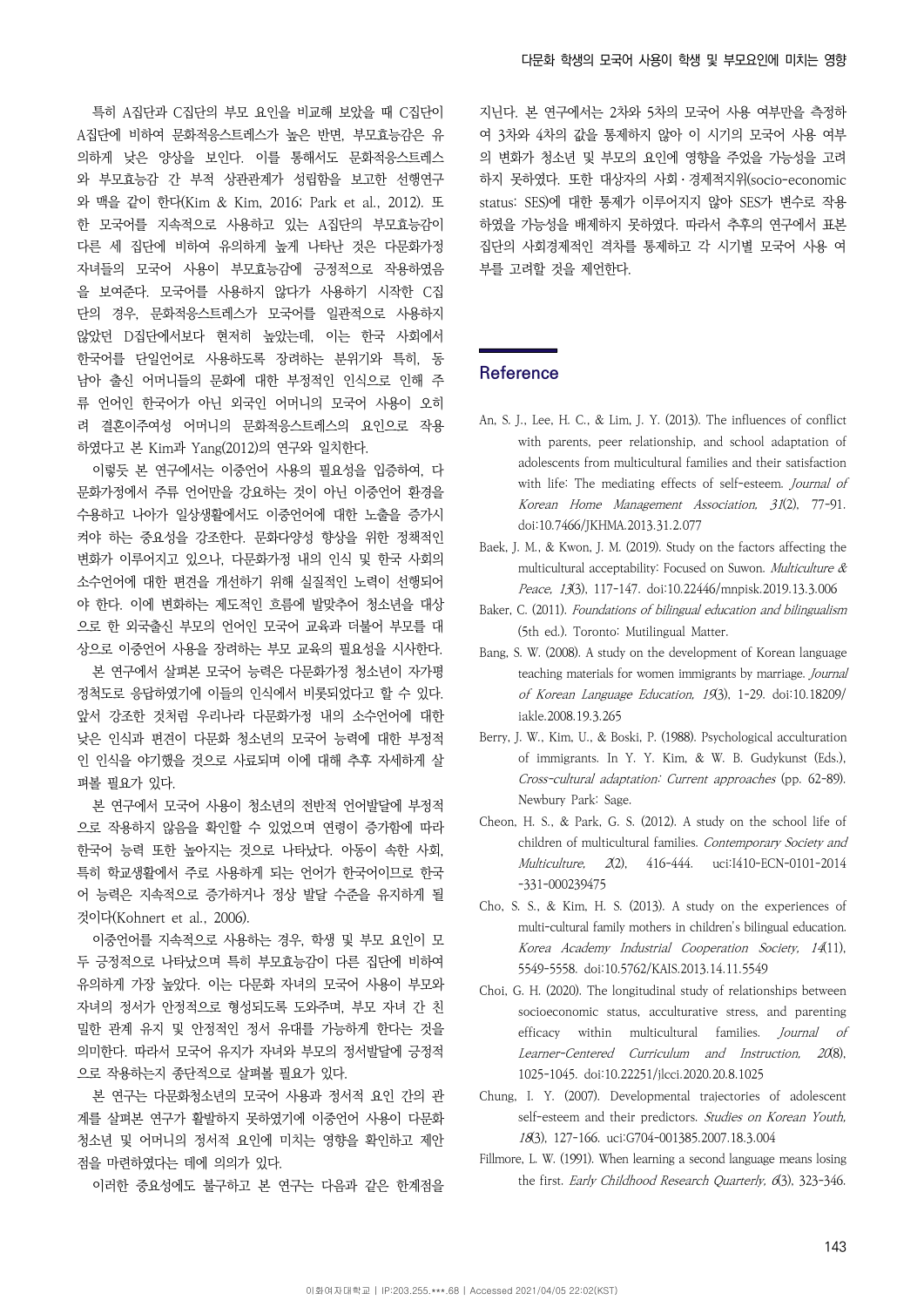doi:10.1016/S0885-2006(05)80059-6

- Gibaud-Wallston, J., & Wandersman, L. P. (1978). Development and validity of the parenting sense of competence scale. Paper presented at the meeting of the American Psychological Association, Toronto, Ontario.
- Hwang, S. S. (2018). A qualitative study of children bilingual use in multicultural families in Korea. Journal of Speech-Language & Hearing Disorders, 27(1), 99-113. doi:10.15724/jslhd.2018. 27.1.008
- Hwang, S. S., & Kang, B. J. (2016). A study of the bilingual language use of children from culturally and linguistically diverse backgrounds. Journal of Speech-Language & Hearing Disorders, 25(1), 123-134. doi:10.15724/jslhd.2016.25.1.012
- Kohnert, K., Windsor, J., & Yim, D. (2006). Do language-based processing tasks separate children with language impairment from typical bilinguals? Language Disabilities Research and Practice, 21(1), 19-21. doi:10.1111/j.1540-5826.2006.00204
- Jo, Y. D. (2006). An actual condition survey about child education in multicultural families. Seoul: Ministry of Education & Human Resources Development of Korea.
- Jo, Y. D., Park, Y. K., Sung, K. H., Lee, S. Y., & Park, H. N. (2010). The actual conditions of the multicultural education in elementary and secondary schools. Theory and Research in Citizenship Education, 42(1), 151-184. doi:10.35557/trce.421 .1.201003.007
- Jo, Y, D., Gu, J, H., Gil, H, J., Park, S, U., Kim, J, K., Jo, H. J., . . . Jung, Y, S. (2011). A study on the analysis of performance and education support for students from multicultural families. ministry of education, Science and Technology. Retrieved from https://docsplayer.org/107639137-B4d9b9aec8adc3d6c1beb ab8b0edbcad5f46494e414c2e687770.html
- Kim, J. B., & Park, S. H. (2018). A study on school maladjustment of multicultural adolescents: Focusing on the longitudinal mediating effect of ego-resiliency. School Social Welfare, 41, 77-100. doi:10.20993/jSSW.41.4
- Kim, J. H., Oh, J. A., Yoon, C. M., & Lee, J. H. (2009). Married immigrant women's child-rearing experiences including parenting stress and parenting efficacy. Korean Parent-Child Health Journal, 12(1), 46-60. uci:I410-ECN-0102-2012 -510-000934509
- Kim, S. K., & Yang, K. M. (2012). The study on the factors which affect the ego-resiliency of students from multicultural families. Korean Journal of Youth Studies, 19(11), 147-176. uci:G704-000387.2012.19.11.006
- Kim, S. O., & Kim, H. S. (2016). Effects of support from spouse and family on the child rearing among marriage immigrant women. Journal of The Korea Contents Association, 16(6), 462-473. doi:10.5392/JKCA.2016.16.06.462
- Kim, W. J., Jung, J. A., Shim, T. U., & Lee, S. Y. (2017). A study of multicultural adolescents changes in resilience by language ability and bicultural acceptance using a latent growth model. Studies on Korean Youth, 28(4), 167-194. doi:10.14816/

sky.2017.28.4.167

- Ko, E. (2006). The criteria for value & empirical meaning of mother tongue in case of parents of bilingual children. Journal of Speech-Language & Hearing Disorders, 15(3), 143-162. uci:G704-000939.2006.15.3.012
- Kohnert, K., & Goldstein, B. (2005). Prologue: Speech, language, and hearing in developing bilingual children: From practice to research. Language, Speech & Hearing Services in Schools. 36(3), 169. doi:10.1044/0161-1461(2005/018)
- Korea Youth Association. (2009). International comparison of adolescent values. Retrieved from https://scienceon.kisti.re. kr/commons/util/originalView.do?cn=TRKO201600012824&d bt=TRKO&rn=
- Kwon, K. S. (2015). Exploring the process of bilingual acquisition of infant in multi-cultural families. Korean Journal of Children's Media, 14(3), 107-113. uci:G704-001863.2015.14.3.007
- Kwon, B. S. (2009). The effects of Korean ability and self-esteem on acculturative stress of marriage-based immigrant women: Focused on Vietnamese, Filipino, and Chinese women in Daegu. Korean Journal of Social Welfare, 61(2), 5-32. doi:10.20970/kasw.2009.61.2.001
- Lee, J. Y. (2012). Research on the influence of mothers' enculturation stress and parental stress on children's maladjustment in multicultural families–focusing on a control effect of family functions. Korean Journal of Family Welfare, 17(2), 105-125. uci:G704-001932.2012.17.2.002
- Lee, J. Y., & Chung, G. H. (2019). Parenting experiences of marriage migrant women from Vietnam: Bi-ethnic socialization at the intersection of hierarchies. Family and Culture, 31(2), 182-227. doi:10.21478/family.31.2.201906.006
- Lee, J. H., Jin, S. J., Ju, H. J., & Cho, Y. S. (2013). The impact of marriage migrant women's Korean language ability, self-esteem, and acculturative stress on their family health: Focused on mediating effects of marital adjustment. Journal of Korean Academy of Community Health Nursing, 24(1), 87-98. doi:10.12799/jkachn.2013.24.1.87
- Lee, K. S., Baek, H. J., Lee, J. W., Kim, J. Y., Kim, H. J., & Han, Y. G. (2011). The annual report of Korean children and youth panel survey 2010 II. Seoul: National Youth Policy Institute. Retrieved from https://lib.nypi.re.kr/pdfs/2011/17.pdf
- Lee, R. H., & Chang, H. L. (2019). The influence of maternal acculturative stress on the child's achievement motivation among multicultural families: Focusing on the dual mediating effect of parenting efficacy and ego resilience. Journal of The Korean Society of Child Welfare, 66, 65-93. doi:10.24300/jkscw.2019.06.66.65
- Lee, S. J. (1995). The relationship between cultural entrance process stress and the belief system and social support of international students (Master's thesis). Yonsei University, Seoul.
- Lee, S. R. (1997). A study on acculturative stress among North Korean defectors (Master's thesis). Ewha Womans University, Seoul.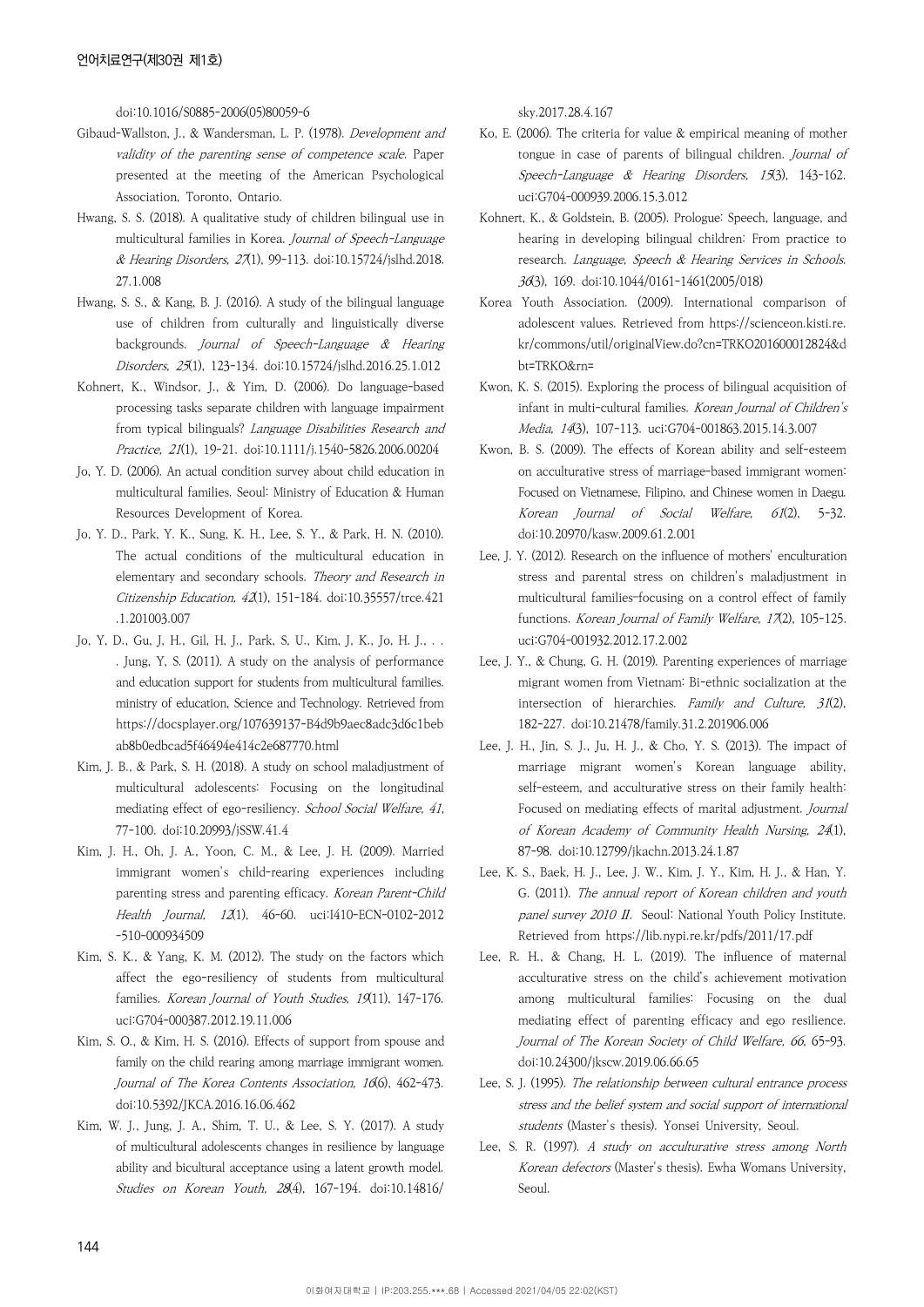- Lee, Y. J. (2014). A study on the influence of the temperament of child, parenting stress and social support on the parenting self efficacy in employed mothers. Korea Journal of Child Care and Education, 85, 117-136. uci:G704-000724.2014.85.006
- Ministry of Education. (2020). Data on multicultural education support plan in 2020. Retrieved from https://www.moe.go.kr /sn3hcv/doc.html?fn=0b11154444bd4765d29f0eb00e51b8e6 &rs=/upload/synap/202012/
- Ministry of Gender Equality and Family. (2014). Data on multicultural family support service for children's language development in 2014. Retrieved from https://www.liveinkor ea.kr/portal/KOR/board/mlac/boardView.do?menuSeq=6707 &boardSeq=6&conSeq=303048
- Ministry of Gender Equality and Family. (2020). Annual statistics related to multicultural families. Retrieved from http://www.mogef.go.kr/kor/skin/doc.html?fn=9aa295260c094 67aa4245ff5b62160df.hwp&rs=/rsfiles/202012/
- Ministry of Public Administration and Security. (2018). Status of foreign residents in local governments. Retrieved from https://www.mois.go.kr/frt/bbs/type001/commonSelectBoardAr ticle.do?bbsId=BBSMS TR\_000000000014&nttId=80781
- Moon, H. K., & Lee, H. Y. (2018) Influencing factors for the formation of mature personality of the adolescence. Asia-pacific Journal of Multimedia Services Convergent with Art, Humanities, and Sociology, 8(11), 621-629. doi:10.35873/ajmahs.2018.8.11.059
- Nakajima, K. (2012). Bilingual and multilingual education: Invitation to Maruchirigal's Education-Foreign Japanese Youth as a Language Resource (M. S. Lee, S. Y. Cho, G. S. Jang, E. M. Song, & Y. H. Hwang, Trans.). Seoul: Hangeul Park.
- Oh, J. H., & Kim, H. S. (2017). Relationships between maternal acculturation and preschooler's language and social abilities in multi-cultural families. Family and Family Therapy, 25(4), 687-708. doi:10.21479/kaft.2017.25.4.687
- Park, H. S. (2019). A six-year longitudinal study of Korean children's self-esteem. Journal of Learner-Centered Curriculum and Instruction, 19(4), 907-928. doi:10.22251/jlcci.2019.19.4.907
- Park, H. S., Lee, C. W., & Park, S. E. (2014). Effectiveness of a bilingual and bicultural education program for school-aged children from multicultural families: Mediating effects of the process outcomes. Journal of the Korean Society of Child Welfare, 46, 57-83. uci:G704-000946.2014..46.001
- Park, N. S., & Oh, K. J. (1992). Effect of methylphenidate treatment on cognitive behavioral symptoms and social, academic & emotional adjustment of ADHD children. Korean Journal of Clinical Psychology, 11(1), 235-248.
- Park, S. H., Lee, S. G., Rho, Y. H., & Rhee, C. W. (2012). Impact of bilingual, bicultural home environment on mother's parenting and children's outcomes. Social Welfare Research, 43(1), 365-388. doi:10.16999/kasws.2012.43.1.365
- Portes, A., & Hao, L. (2002). The price of uniformity: Language, family and personality adjustment in the immigrant second

generation. Ethnic and Racial Studies, 25(6), 889-912. doi:10.1080/0141987022000009368

- Roseberry-McKibbin, C. (2007). Language disorders in children: A multicultural and case perspective. Pearson: Allyn & Bacon.
- Sam, D. L. (1995). Acculturation attitudes among young immigrants as a function of perceived parental attitudes toward cultural change. Journal of Early Adolescence 15, 238-258. doi:10.1177/0272431695015002004
- Schulz, W., Ainley, J., Fraillon, J., Kerr, D., & Losito, B. (2010). ICCS 2009 international report: Civic knowledge, attitudes, and engagement among lower-secondary school students in 38 countries. Amsterdam: IEA. Retrieved from https://www.iea. nl/sites/default/files/2019-04/ICCS\_2009\_International\_Repo rt.pdf
- Shin, S. J. (1997). Effects of stress, social support and efficacy on mothers' parenting behaviors (Doctoral dissertation). Yonsei university, Seoul.
- Song, C. S. (2018). The effect of bilingual socialization on self-esteem of children & Teens in a multicultural family: Focusing on children & teens in Southeast Asian multicultural family. Asian Cultural Studies, 48, 245-280. doi:10.34252/acsri .2018.48..009
- Statistics Korea. (2019). Population census: Multicultural households by type of multicultural family composition and residence. Retrieved from https://kosis.kr/statHtml/statHtml.do?orgId= 101&tblId=DT\_1JD1511&conn\_path=I2
- Un, S. K. (2016). A study on factors influencing on adolescents' multicultural acceptability-compared elementary school student and middle school students. Korea Academy Industrial Cooperation Society, 17(10), 685-695. uci:G704 -001653.2016.17.10.007
- Woo, H. K., Juong, H. S., Choi, N. Y., Yi, S. H., & Lee, K. Y. (2009). Mothers' Korean language ability and preschoolers' language development in multi-cultural families. Korean Journal of Child Studies, 30, 23-36. uci:G704-000080.2009.30.3.001
- Yang, G. M., Kim, S. G., Kim, Y. Y., Juong, S. H., Lee, J. M., & Park, S. Y. (2012). Longitudinal study to track the development process of children and adolescents in multicultural families Ⅲ. Seoul: National Youth Policy Institute. Retrieved from https://lib.nypi.re.kr/pdfs/2012/08.pdf
- Yang, G. M., Jang, E. S., & Juong, E. M. (2019). The longitudinal study of multicultural adolescents 2019. Sejong: National Youth Policy Institute. Retrieved from https://www.nypi.re. kr/atchfile/prevealAtchfile.do?vchkcode=J2T162crpGwr
- Yim, D., Kim, S., Han, J., Kang, D., & Lee, S. (2020). Relationship between dual language skills and parents' L1 and L2 usage in bilingual children. Bilingual Research, 79, 217-247. doi:10.17296/korbil.2020..79.217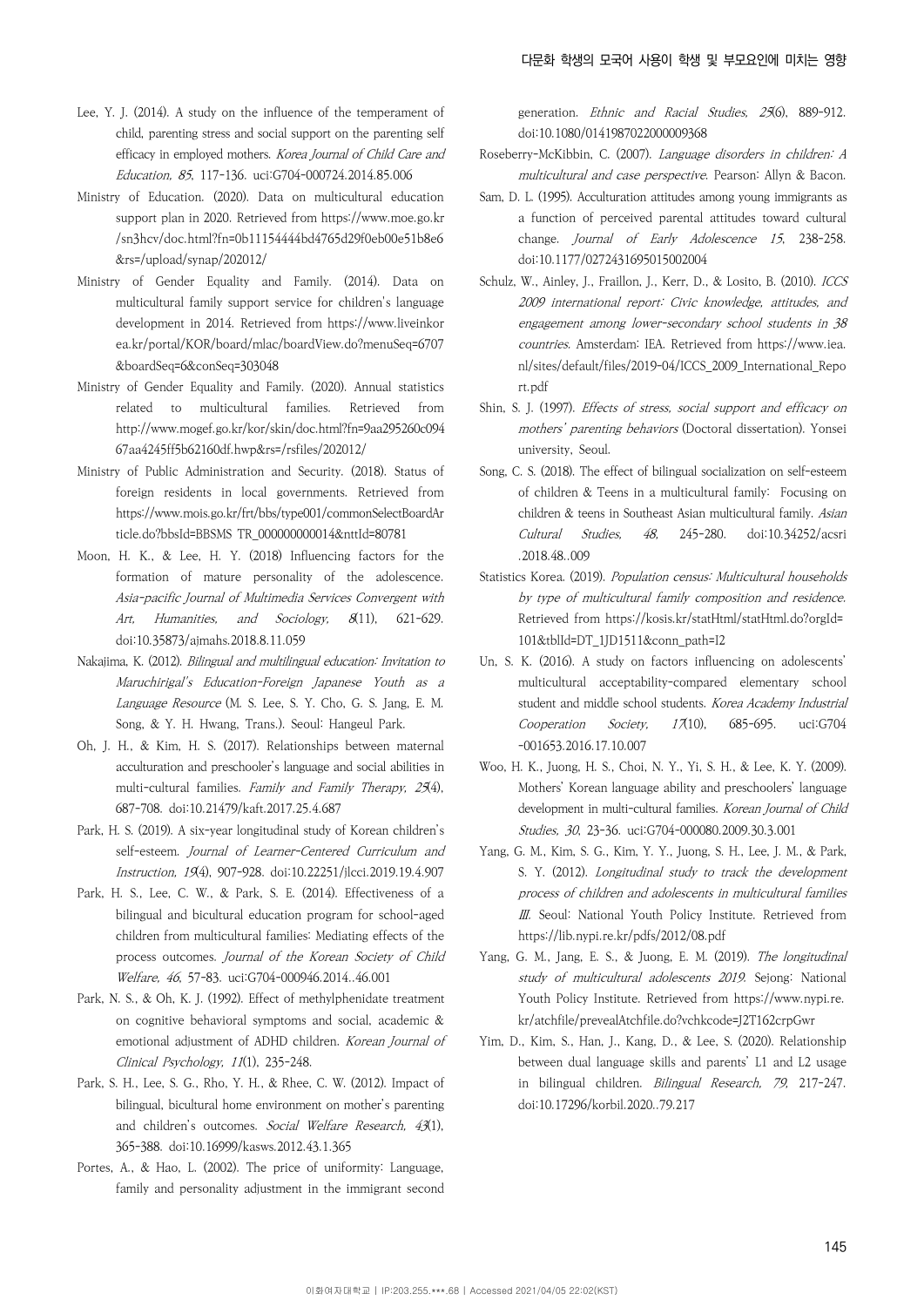

# 다문화 학생의 모국어 사용이 학생 및 부모요인에 미치는 영향

임동선<sup>1\*</sup>, 김지애<sup>2</sup>, 오수진<sup>2</sup>, 이은진<sup>2</sup>, 조수정<sup>2</sup>, 박원정<sup>3</sup>

<mark>1</mark> 이화여자대학교 언어병리학과 교수<br>2 이화여자대학교 일반대학원 언어병리전공 석사과정<br>3 이화여자대학교 일반대학원 언어병리전공 박사과정

목적: 이 연구에서는 다문화청소년의 모국어 사용 여부로 집단을 나누어 각 집단과 청소년의 자아존중감과 다문화 수용성, 부모의 문화적응스트레스와 부모효능감과의 관계 탐색을 통해 다문화가정 내 이중언어 교육의 필요성 및 사회ㆍ제도적 인식 개선의 필요성을 제언하고자 한다.

방법: 한국청소년정책연구원의 다문화청소년패널(MAPS)의 2012년도부터 2015년까지의 자료조사에서 베트남, 필리핀, 태국 국적의 다문화가정 어머니와 다문화청소년을 각각 409명을 대상으로 해당 자료를 활용하여 이원혼합분산분석을 실시하였다.

결과: 첫째, 시기별 한국어 능력에는 유의한 차이가 있었으나, 집단 간 한국어 능력에는 유의한 차이가 없었다. 이는 자녀의 모국어 사용이 한국어능력에 부정적인 영향을 주지 않았음을 의미한다. 둘째, 모국어 사용 집단에 따른 시기에 대한 주 효과는 학생요인인 다문화수용성과 부모요인인 부모효능감에는 있었으나, 학생요인인 자아존중감과 부모요인인 문화적응스트레스에서는 시기에 대한 주 효과가 없었다. 셋째, 모국어 사용 집단에 따른 집단에 대한 주 효과는 부모요인인 부모효능감과 문화적응스트레스에서는 있었으나, 학생요인인 자아존중감과 다문화수용성에는 집단에 대한 주 효과가 나타나지 않았다. 이는 다문화가정 자녀들의 모국어 사용이 부모효능감에 긍정적인 영향을 미친다고 해석할 수 있다.

결론: 모국어 사용이 청소년의 전반적 언어발달에 부정적으로 작용하지 않음을 확인할 수 있었으며 연령이 증가함에 따라 한국어 능력 또한 높아지는 것으로 나타났다. 본 연구는 시간에 따른 다문화가정 청소년의 모국어 사용에 대한 변화와 학생ㆍ부모요인 간의 관계를 탐색하였다는 것에 의의가 있다. 특히 동남아 출신 어머니의 언어를 사용하는 것에 대한 부정적인 사회적 인식이 개선되어야 할 필요성을 시사한다.

검색어: 다문화, 다문화청소년, 부모요인 및 학생요인, 이중언어사용, 다문화청소년패널(MAPS)

교신저자 : 임동선(이화여자대학교) 전자메일 : sunyim@ewha.ac.kr

게재신청일 : 2020. 11. 30 수정제출일 : 2020. 12. 30 게재확정일 : 2021. 01. 29

본 연구는 한국청소년정책연구원에서 조사한 한국아동ㆍ청소년패널조사 2018 데이터를 활용하였음.

본 연구는 2020년 대한민국 교육부와 한국연구재단의 지원을 받아 수행된 연구임 (No. NRF-2018S1A3A2075274).

**ORCID** 

임동선 https://orcid.org/0000-0001-8254-9504 김지애 https://orcid.org/0000-0001-6559-6608 오수진 https://orcid.org/0000-0002-9053-2830 이은진 https://orcid.org/0000-0002-7430-8986 조수정 https://orcid.org/0000-0001-8469-8466 박원정 https://orcid.org/0000-0003-1457-0859

## **참고문헌**

- 고은 (2006). 이중언어 사용 아동의 부모들이 갖는 모국어에 대한 가치기준과 경험적 의미. 언어치료연구, 15(3), 143-162.
- 교육부 (2020). 2020 다문화교육 지원계획. https://www.moe.go.kr/sn3 hcv/doc.html?fn=0b11154444bd4765d29f0eb00e51b8e6&rs=/ upload/synap/202012/
- 권경숙 (2015). 다문화가정 영아의 이중언어습득 과정 탐색. 어린이미디어연 구, 14(3), 107-134.
- 권복순 (2009). 한국어 능력, 자아존중감이 결혼이주여성의 문화적응스트레스 에 미치는 영향: 대구지역, 베트남, 필리핀, 중국여성을 중심으로. 한 국사회복지학회, 61(2), 5-32.

김민선 (2020). 잠재성장모형을 적용한 다문화 가정 어머니의 양육효능감 변

화와 학교교육 참여에 대한 연구: 초등학교 4학년에서 중학교 3학년 학부모를 중심으로. 학부모연구, 7(1), 49-75.

- 김순옥, 김현숙 (2016). 결혼이주여성의 배우자지지와 가족지지가 자녀양육에 미치는 영향. 한국콘텐츠학회논문지, 16(6), 463-473.
- 김승경, 양계민 (2012). 다문화가정 학생의 자아탄력성에 영향을 미치는 요인 분석. 한국청소년학회, 19(11), 147-176.
- 김우진, 정지아, 심태은, 이송이 (2017). 잠재성장모형을 활용한 다문화 청소 년의 언어능력과 이중문화수용성에 따른 자아탄력성 변화 연구. 한국 청소년연구, 28(4), 167-194.
- 김정희 (2019). 다문화가정 청소년의 교육 자본화를 위한 다문화 범주화와 다 문화 수용성에 대한 질적 연구. 다문화와 평화, 13(1), 34-55.